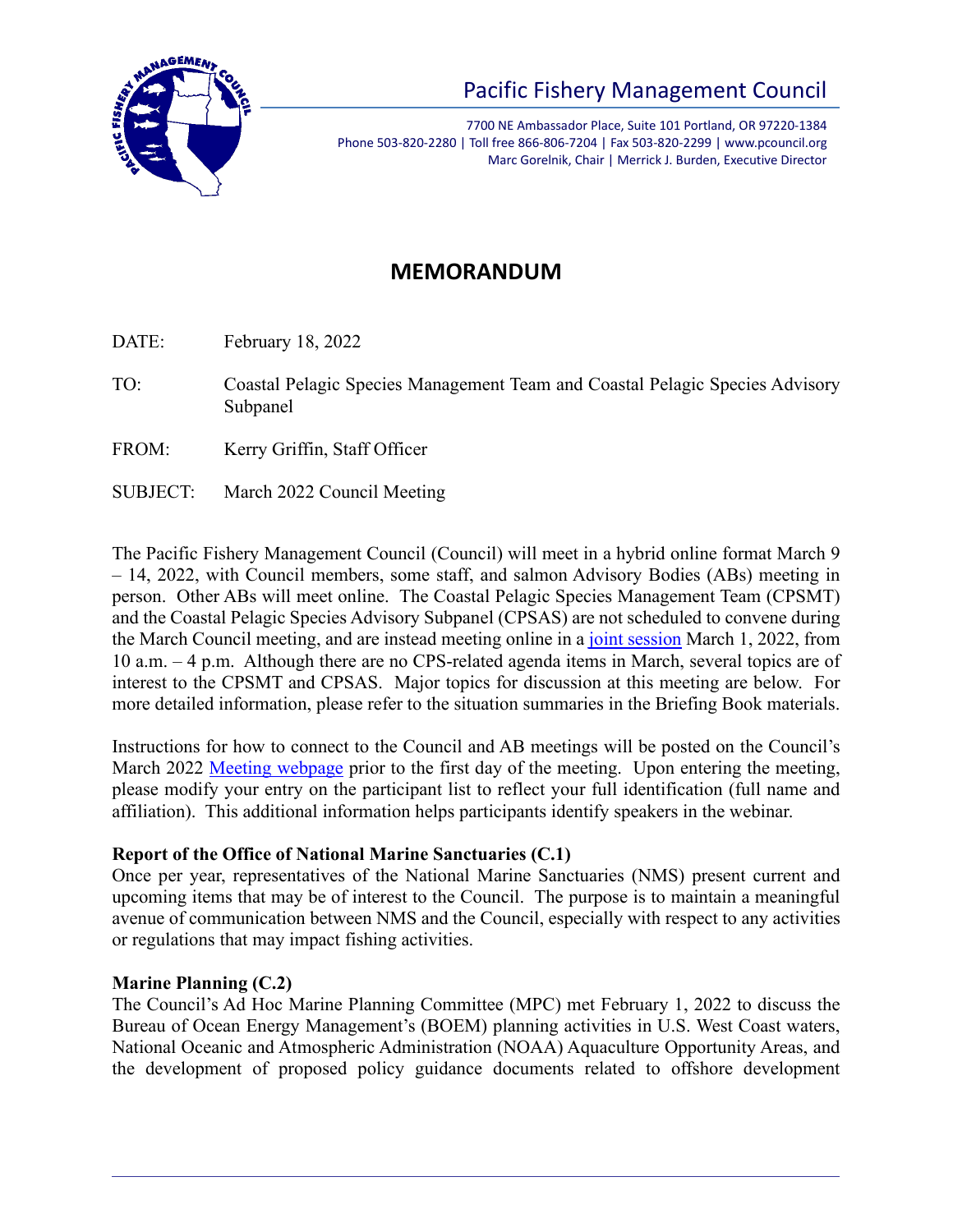activities. The CPSMT and CPSAS should consider these issues in the context of potential effects to CPS fisheries and coastal communities.

# **Fishery Ecosystem Plan Five-Year Review Update (H.1)**

In September 2018, the Council initiated a review of the Council's Pacific Coast Fishery Ecosystem Plan [\(FEP\)](http://www.pcouncil.org/wp-content/uploads/FEP_FINAL.pdf). In March 2020, the Council adopted revised Chapters 1 and 2, which include a vision statement, goals and objectives, and other reorganized elements in these chapters from the current FEP. In September 2020, the Council reviewed a revised draft of Chapter 3 and proposed revisions to Chapter 4 and 5. At this meeting the Council will review the Final Draft Revised FEP and provide guidance on its finalization.

# **California Current Ecosystem and IEA Annual Report (H.2)**

The Council's FEP calls for an annual report to the Council on status and trends in the California Current Ecosystem (CCE). The California Current Integrated Ecosystem Assessment (CCIEA), composed of staff from the National Marine Fisheries Service (NMFS) Northwest and Southwest Fisheries Science Centers and West Coast Region, produced the 2021 Annual State of the California Current Ecosystem Report (Agenda Item H.2.a, CCIEA Team Report 1). Drs. Chris Harvey and Toby Garfield will present an overview of the report.

# **Fishery Ecosystem Plan Initiatives (H.3)**

Each year at the Council's March meeting, the Council and its ABs will review progress on any active ecosystem initiatives and determine which of the initiatives listed in Ecosystem Initiatives Appendix, if any, merit Council attention in the coming year. At this meeting the Council will review the Ad Hoc Ecosystem Workgroup's recommended revisions and provide guidance on any further updates to the Appendix. The Council also may wish to identify a new ecosystem initiative to begin work on.

# **Initial Stock Assessment Plan and Terms of Reference (E.8)**

Based on a recommendation by the CPSMT, the Scientific and Statistical Committee (SSC) is taking the lead on separating the current Stock Assessment Terms of Reference (ToR) into two separate documents, one for groundfish and one for CPS. The CPSMT should provide comments and a proposed schedule for developing and finalizing a CPS-only stock assessment ToR.

# **Informational Session for All Advisory Bodies**

The Council is hosting an informational session for Advisory Body members on Thursday, February 24, 2022 at 9 a.m. The purpose of the online meeting will be to orient new members and update returning members on various Council and AB practices and procedures. This will also be an opportunity to get to know our new Executive Director, Merrick Burden. We will be covering a lot of ground with plans to wrap up by noon. Please plan to attend.

# KFG:ael

Enclosures:

- 1. Agenda Item A.4 Council Meeting Agenda
- 2. Agenda Item B.1 Open Comment
- 3. Agenda Item C.1 Office of National Marine Sanctuaries Update
- 4. Agenda Item C.2 Marine Planning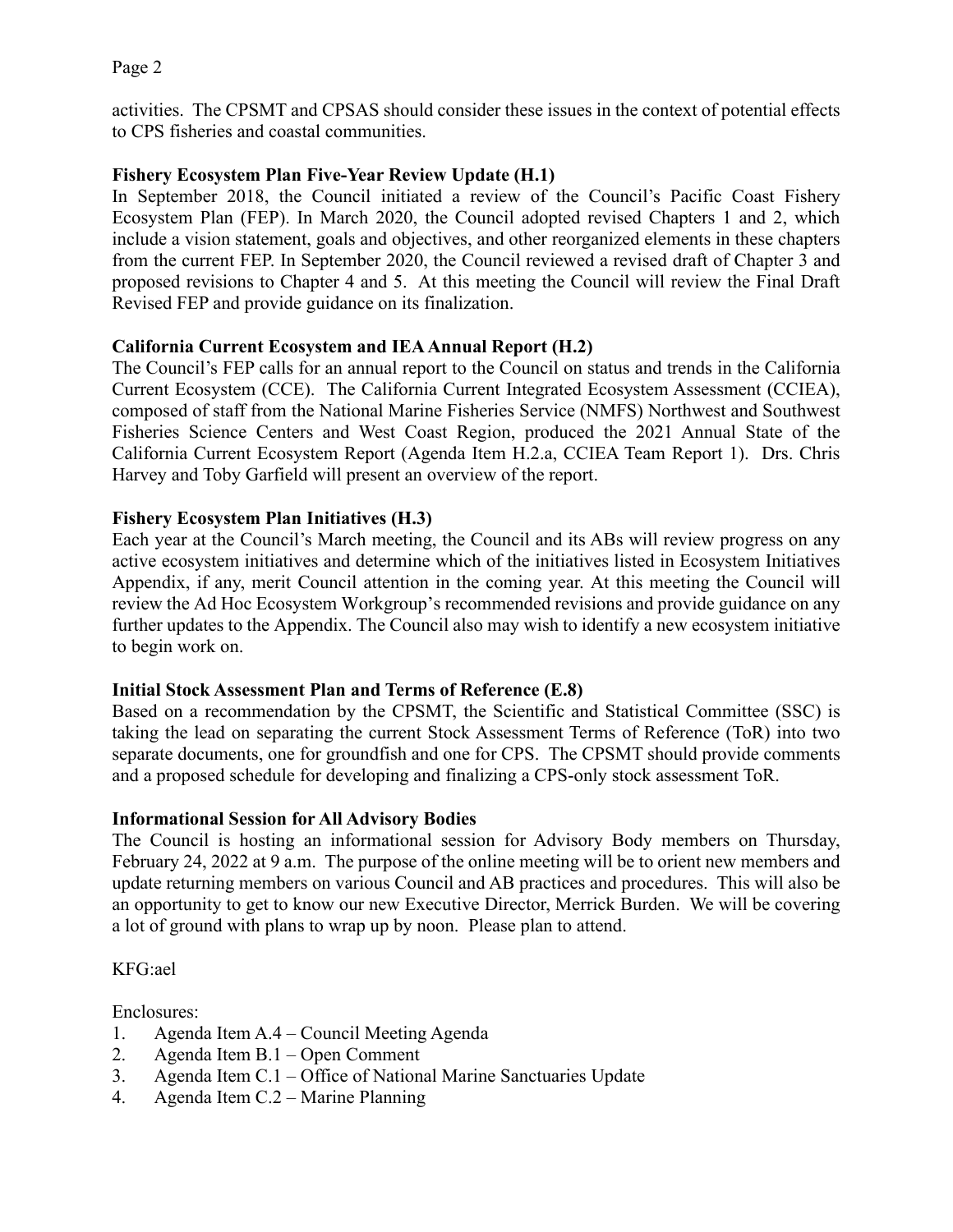- 5. Agenda Item E.8 Initial Stock Assessment Plan and Terms of Reference
- 6. Agenda Item H.1 Fishery Ecosystem Plan 5-Year Review
- 7. Agenda Item H.2 California Current Ecosystem and Integrated Ecosystem Assessment Annual Report
- 8. Agenda Item H.3 Fishery Ecosystem Plan Initiatives
- 9. Agenda Item C.7 Future Council Meeting Agenda and Workload Planning
- 10. Informational Reports
- 11. General Information and Council Roster

PFMC 2/16/22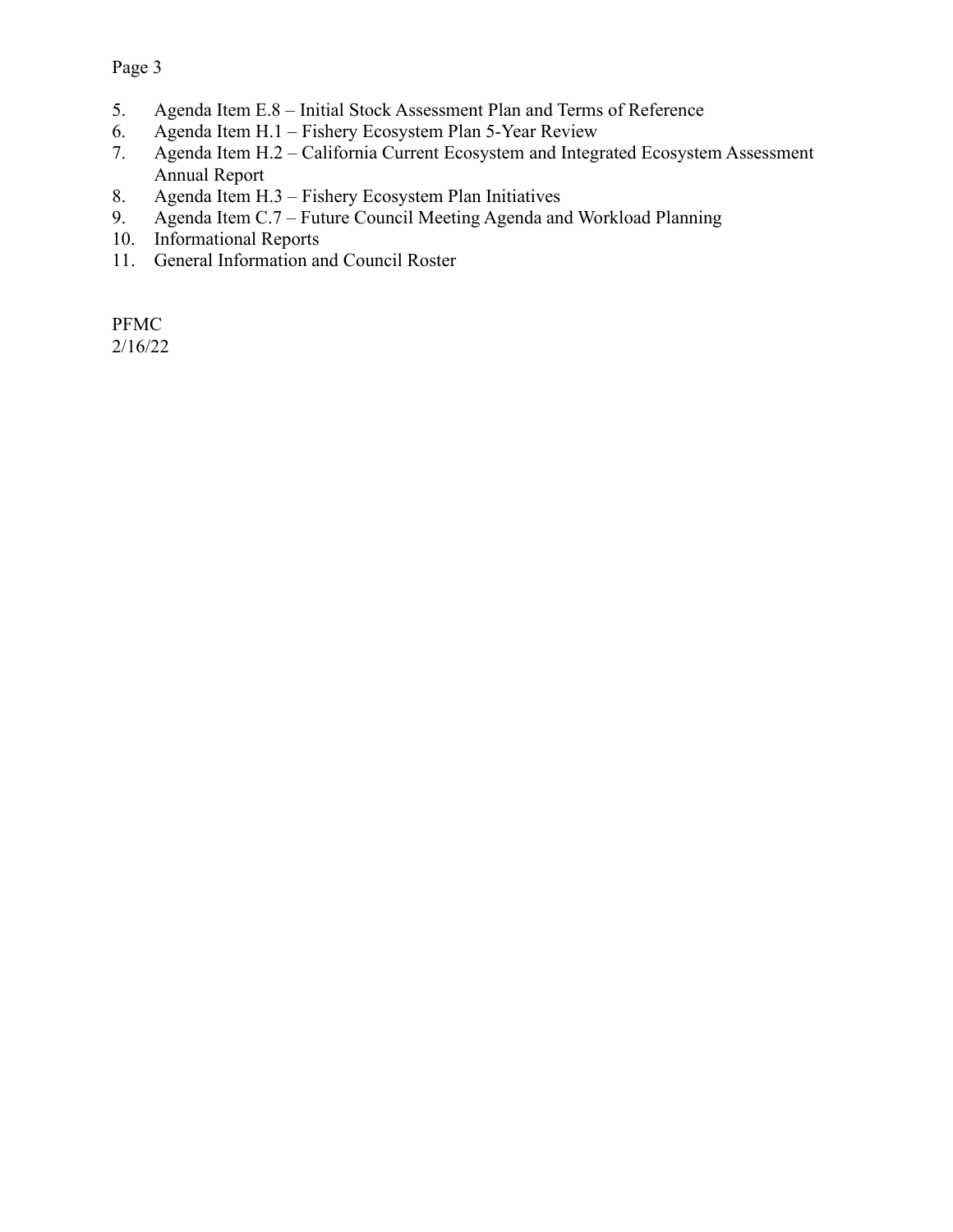

7700 NE Ambassador Place, Suite 101 Portland, OR 97220-1384 Phone 503-820-2280 | Toll free 866-806-7204 | Fax 503-820-2299 | www.pcouncil.org Marc Gorelnik, Chair | Merrick J. Burden, Executive Director

# **MEMORANDUM**

- DATE: February 18, 2022
- TO: Enforcement Consultants
- FROM: Jim Seger Staff Officer

SUBJECT: February 24 Advisory Body Webinar and March 2022 Council Meeting Materials

The Pacific Fishery Management Council (Council) is hosting an informational session for Advisory Body members on Thursday, February 24, 2022, from 9 a.m. to 12:00 p.m. Pacific Standard Time. The purpose of the online meeting will be to orient new members and update returning members on various Council and Advisory Body practices and procedures. This will also be an opportunity to get to know our new Executive Director, Merrick Burden. We will be covering a lot of ground, so please plan to attend. Meeting details are be posted on the Council website.

The Council together with its Salmon Technical Team (STT) and the Salmon Advisory Subpanel (SAS) will meet March 8-14 at the Doubletree by Hilton in San Jose, California. Other Council advisory bodies will be meeting March 8-14 via webinar. All meetings are open to the public and there will be an opportunity each day for public comment.

The main meeting for the Enforcement Consultants (EC) will be held Tuesday, March 8, at 9 a.m. and the EC will have additional sessions as needed on an ad hoc basis Wednesday, March 9 through Sunday, March 13. Ad hoc sessions scheduled during that period, and the times for those sessions, will be posted on the EC webinar screen and/or the Council's March meeting website.

Instructions for how to connect to Advisory Body webinars will be posted on the Council's [March](https://www.pcouncil.org/council_meeting/march-8-14-2022-council-meeting/) 2022 [Meeting](https://www.pcouncil.org/council_meeting/march-8-14-2022-council-meeting/) webpage prior to the first day of the meeting. *Upon entering the meeting, please modify your entry on the participant list to reflect your full identification (full name and agency acronym*). This additional information helps participants identify speakers in the webinar. It is recommended that you use a computer headset to listen to the meeting, but you may use your telephone for the audio-only portion of the meeting. The audio portion may be attended using a telephone by following the connect to audio instructions on your screen, shown after joining the webinar.

Enclosed are materials for items on the EC Agenda and additional items that might be of interest to you.

JLS:ael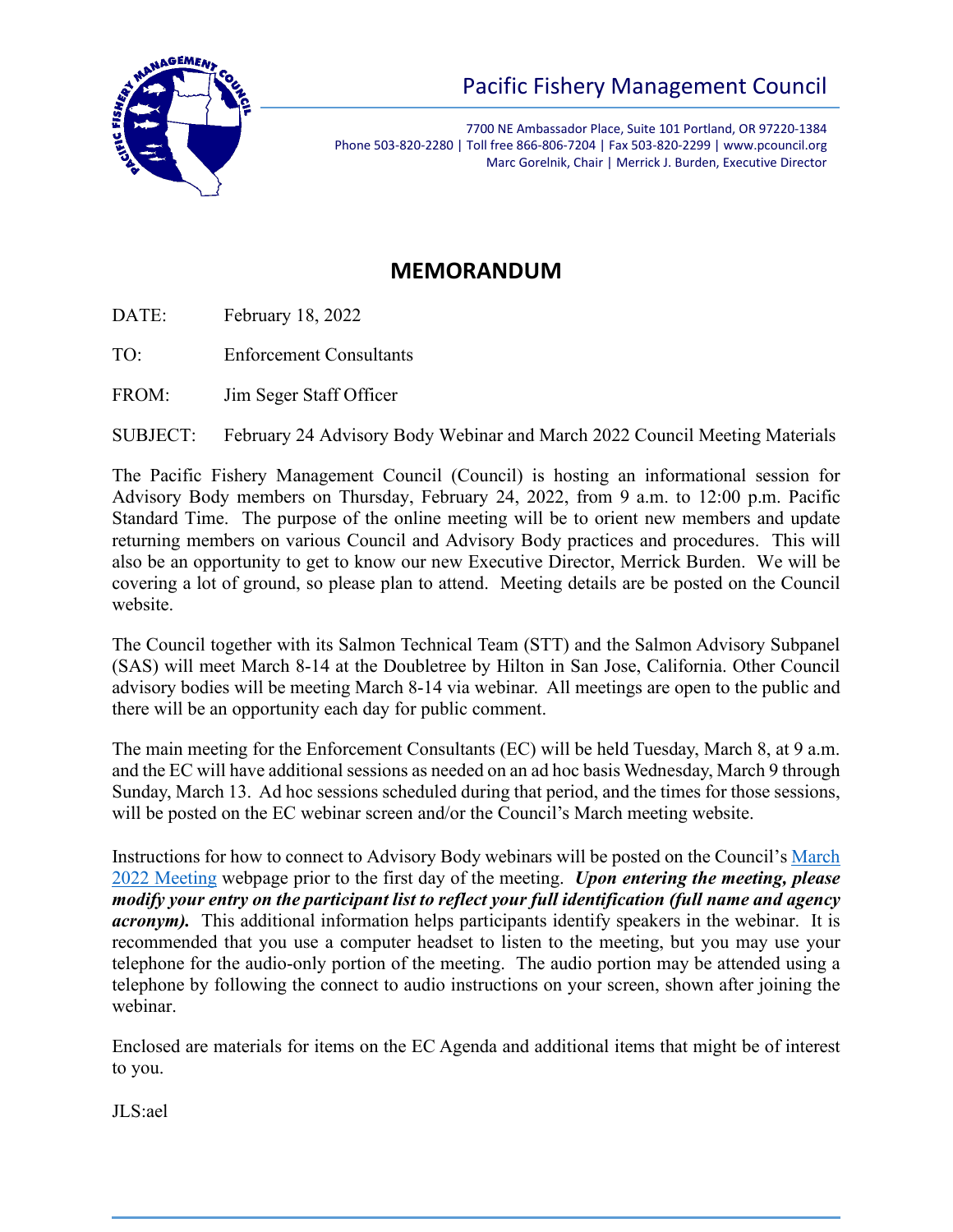Enclosures:

- 1. Agenda Item A.4, Proposed Council Meeting Agenda
- 2. EC Agenda
- 3. BC Agenda
- 4. EAS Agenda
- 5. GAP Agenda
- 6. GMT Agenda
- 7. HC Agenda
- 8. HMSAS Agenda
- 9. HMSMT Agenda
- 10. LC Agenda
- 11. SAS Agenda
- 12. SSC Agenda
- 13. STT Agenda

# *Administrative Matters*

- 14. C.2 Marine Planning
- 15. C.7 Future Council Meeting Agenda and Workload Planning

# *Salmon Management*

- 16. D.3 Identify Management Objectives and Preliminary Definition of 2022 Management Alternatives
- 17. D.4 Recommendations for 2022 Management Alternative Analysis
- 18. D.5 Further Direction for 2022 Management Alternatives
- 19. D.6 Further Direction for 2022 Management Alternatives<br>20. D.7 Adopt 2022 Management Alternatives for Public Rev
- Adopt 2022 Management Alternatives for Public Review

# *Groundfish Management*

- 21. E.2 Pacific Whiting Utilization Final Action
- 22. E.4 Limited Entry Fixed Gear Catch Share Program Review
- 23. E.5 Fixed Gear Logbooks Final Action
- 24. E.6 Workload and New Management Measure Priorities
- 25. E.7 Inseason Adjustments
- 26. E.9 Update on 2023-2024 Harvest Specifications and Management Measures

# *Pacific Halibut Management*

- 27. F.1 Annual International Pacific Halibut Commission (IPHC) Meeting Report
- 28. F.2 Incidental Catch Recommendations: Options for Salmon Troll and Final Action on Recommendations for Fixed Gear Sablefish Fisheries

# *Ecosystem Management*

29. H.1 Fishery Ecosystem Plan (FEP) Five-Year Review – Final Action

# *Other Information*

30. Informational Report 1 William "Bill" James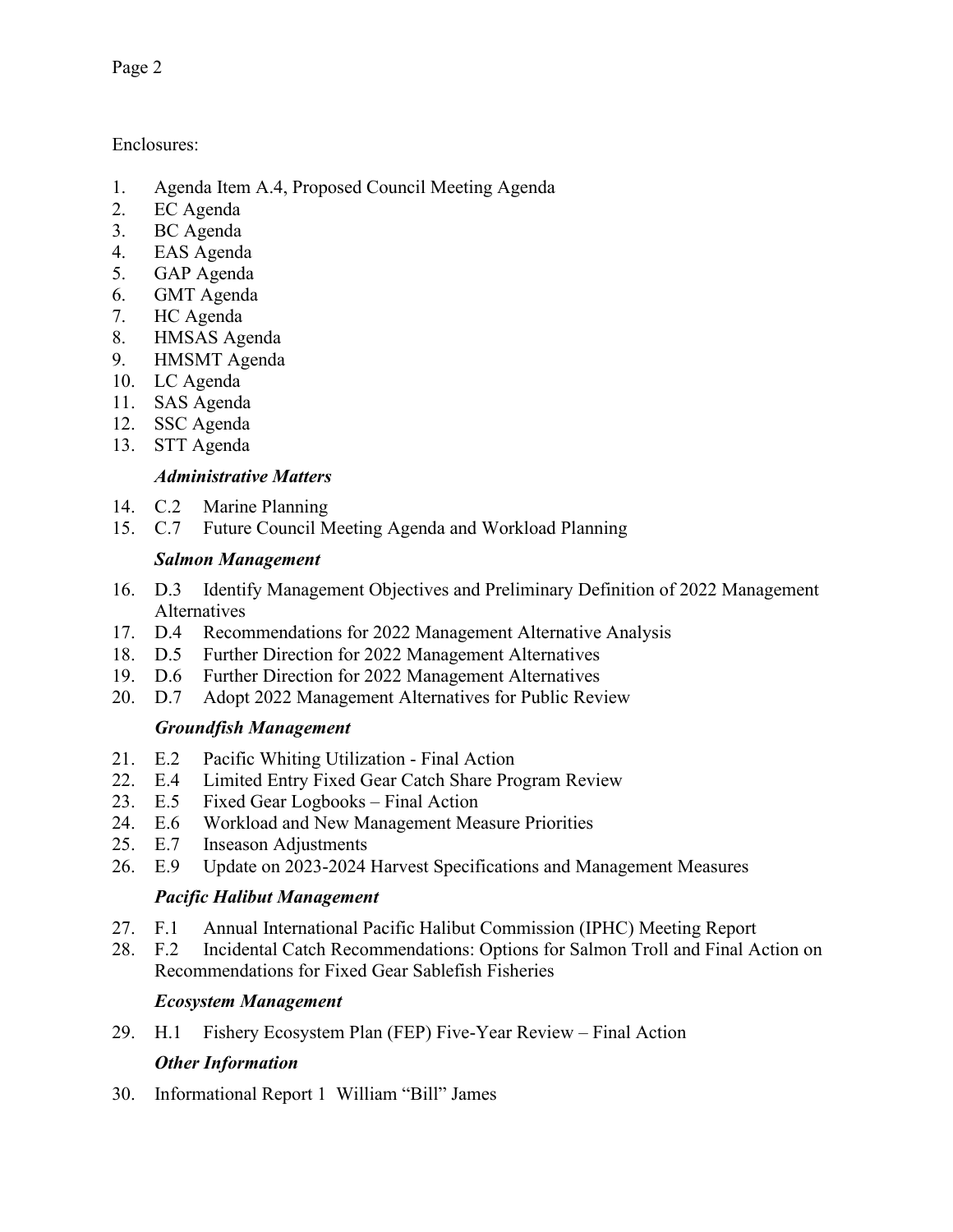- 31. Informational Report 2 Draft Trawl Catch Share, Gear Switching Alternatives Available For Review
- 32. Informational Report 3 NOAA Fisheries Comment Letter on Humboldt Wind Energy Area Draft Environmental Assessment, February 9, 2022
- 33. Informational Report 4 NOAA Fisheries Comment Letter on Scoping on Morro Bay Wind Energy Area Environmental Assessment, January 10, 2022
- 34. Informational Report 5 Announcing 2022 Marine Resource Education Program (MREP)
- 35. General Information

PFMC 02/16/22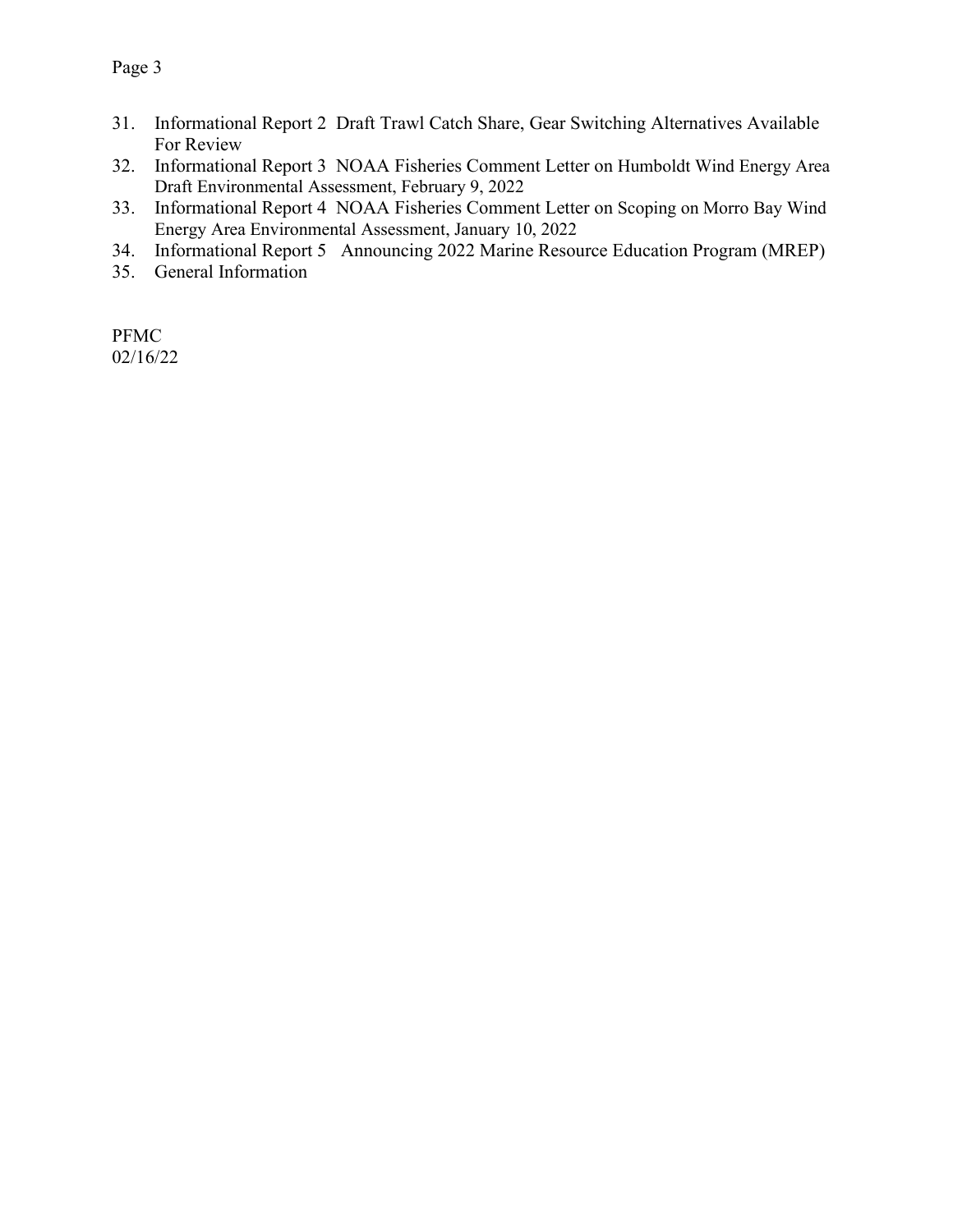

# Pacific Fishery Management Council

7700 NE Ambassador Place, Suite 101 Portland, OR 97220-1384 Phone 503-820-2280 | Toll free 866-806-7204 | Fax 503-820-2299 | www.pcouncil.org Marc Gorelnik, Chair | Merrick J. Burden, Executive Director

# **MEMORANDUM**

DATE: February 18, 2022

TO: Ecosystem Advisory Subpanel, Ecosystem Workgroup, and Interested Persons

FROM: Dr. Kit Dahl, Staff Officer

SUBJECT: March 2022 Council meeting

The Pacific Fishery Management Council (Council) will meet March 8-14 in San Jose, California. The Ecosystem Advisory Subpanel (EAS) will meet by webinar Tuesday through Thursday, March 8-10. The Ad Hoc Ecosystem Workgroup (EWG) will meet by webinar Tuesday and Wednesday, March 8-9. Ecosystem topics are on the Council agenda on Friday, March 11 and Sunday, March 13. Instructions for how to connect to advisory body webinars will be posted on the Council's [March 2022 Meeting webpage](https://www.pcouncil.org/council_meeting/march-8-14-2022-council-meeting/) prior to the first day of the meeting. Upon entering the meeting, please modify your entry on the participant list to reflect your full identification (full name and affiliation). This additional information helps participants identify speakers in the webinar.

In advance of March meeting the Council is hosting an informational session for Advisory Body members on Thursday, February 24, 2022, at 9 a.m. The purpose of the online meeting is to orient new members and update returning members on various Council and Advisory Body practices and procedures. This also will be an opportunity to get to know our new Executive Director, Merrick Burden. We will be covering a lot of ground with plans to wrap up by noon. Please plan to attend.

Summaries of three Ecosystem topics and other items of interest on the Council agenda are listed below.

# H.1 Fishery Ecosystem Plan 5-Year Review – Final Action

A complete draft of the revised Fishery Ecosystem Plan (FEP) was provided for review in September 2021. Based on comments from the Council, advisory bodies, and the public, the EWG produced a final draft, which was [posted on the Council website](https://www.pcouncil.org/the-fishery-ecosystem-plan/) in November (and is also Attachment 1 in the briefing materials). At this meeting the Council is expected to approve the draft, taking into account comments from advisory bodies and the public. The EAS may wish to consider whether their previous comments on the document have been adequately addressed.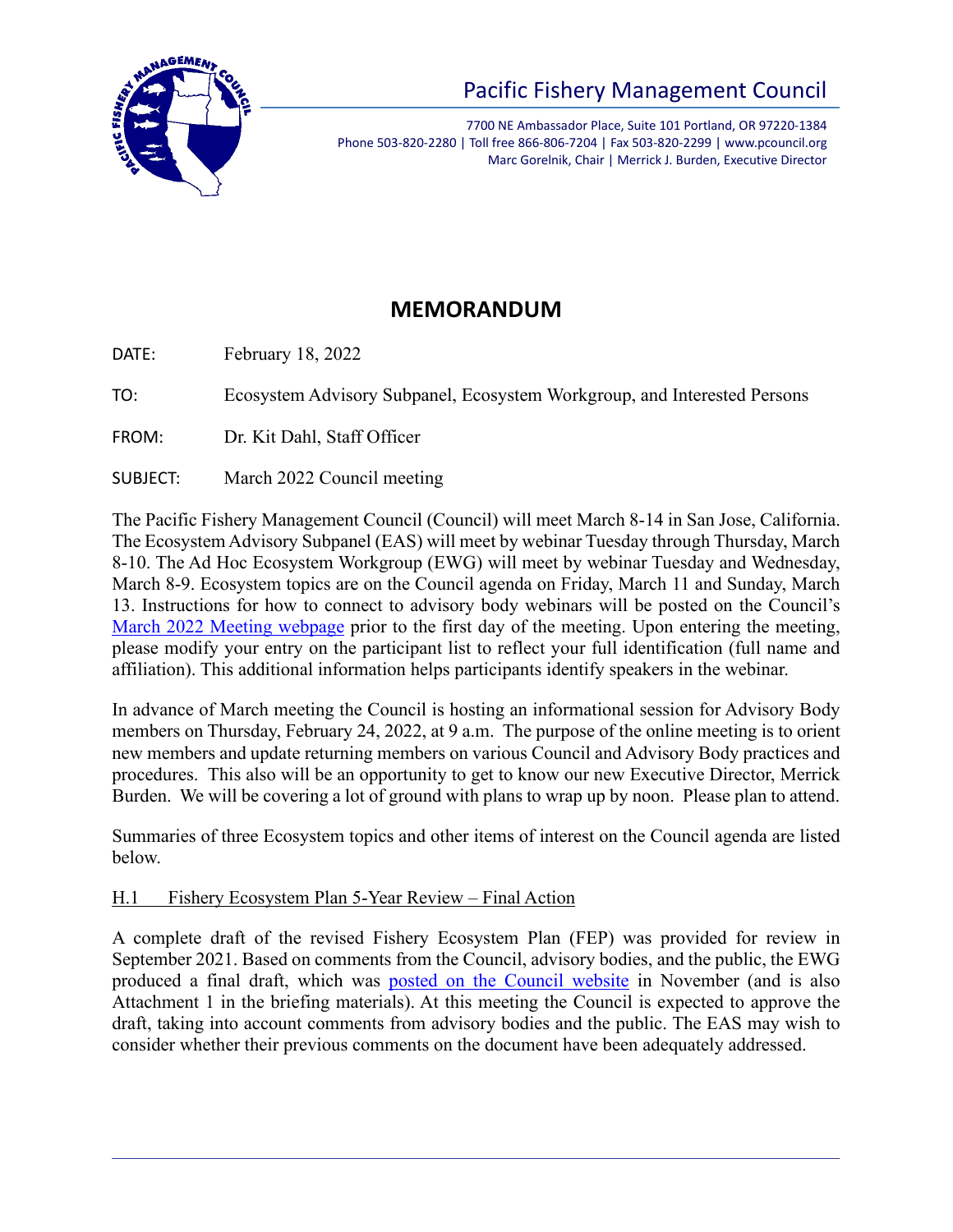# H.2 2021-2022 California Current Ecosystem Status Report and Science Review Topics

The California Current Integrated Ecosystem Assessment (CCIEA) Team has produced the 2021- 2022 California Current Ecosystem Status Report and appendices. The Report presents information about the current status of the CCE in a succinct, straightforward format so that the Council may take into account ecosystem variability in its decisions. CCIEA Team leads Drs. Chris Harvey and Toby Garfield will provide an overview of the Report in a March 2 webinar. EAS and EWG members are encouraged to attend. The CCIEA Team also submits a candidate ecosystem research topics for Scientific and Statistical Committee (SSC) review in conjunction with the September Council meeting. The SSC may identify selected topics for review and report to the Council on its decision.

# H.3 Fishery Ecosystem Plan Initiatives

The Fishery Ecosystem Plan (FEP) includes the **Ecosystem Initiatives Appendix**, which provides examples of how the Council could address ecosystem-related issues. Each year at the Council's March meeting, the Council and its advisory bodies review progress on any active ecosystem initiatives and determine which of the initiatives listed in Ecosystem Initiatives Appendix, if any, merit Council attention in the coming year. Since the Council completed the Climate and Communities Initiative (CCI) in 2021, it may consider taking up a new initiative at this meeting. The Council also may also assess whether there are new initiatives that could be added to the Appendix. Under this agenda item the EWG submitted a report containing a revised draft of the Appendix presenting new candidate initiatives, revisions to some potential initiatives currently in the Appendix, and the elimination of others. The EWG also intends to submit a supplemental report addressing additional assignments given by the Council in September 2021, related to follow-on activities from the CCI. These are activities that may not be suitably packaged as FEP initiatives. The Council also asked the EWG prioritize these follow-on activities and assess the likely workload associated with each. The EAS may wish to comment on the proposed revisions to the Appendix and other proposed CCI follow-on activities and recommend which activities and/or initiatives the Council should take up in the coming year.

# C.2 Marine Planning

The Ad Hoc Marine Planning Committee (MPC) met on February 1 and will meet on March 4 to discuss marine planning topics of concern to the Council and will report on its deliberations. In addition, the MPC, in collaboration with the Habitat Committee, is submitting two policy documents on impacts of offshore development on fisheries and marine habitats. The Ad Hoc Ecosystem Workgroup (EWG) has also submitted a guidance document covering impacts of nonfishing activities in California Current Ecosystem under this agenda item. This guidance document was adapted from Chapter 5 in the FEP (which is removed from the current revised draft of the document).

In addition to the previous topics, you may wish to provide comments on scheduling HMS topics at future Council meetings under Agenda Item C.7, Future Council Meeting Agenda and Workload Planning.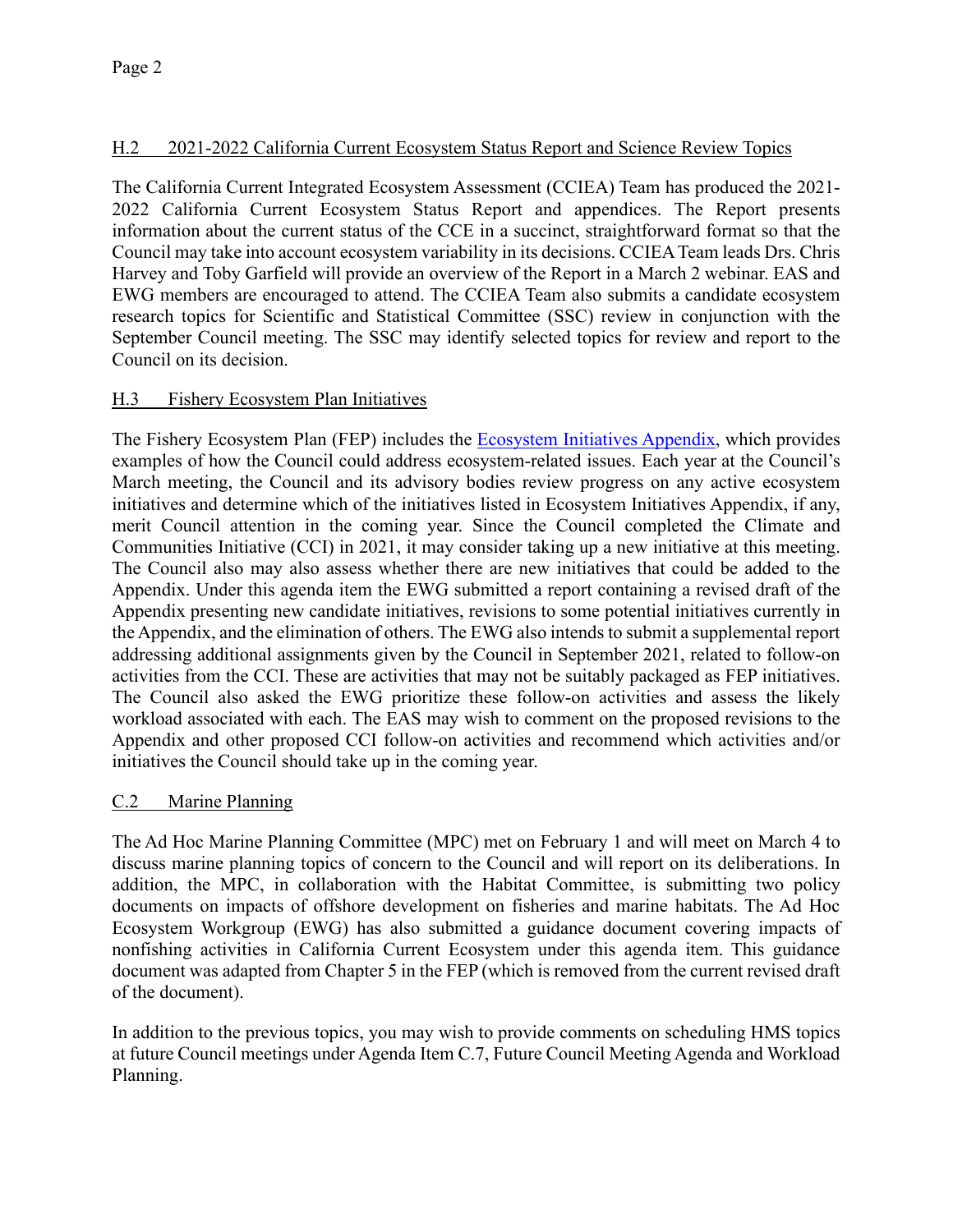In addition to the enclosed briefing materials, you may obtain electronic copies of all the meeting materials on our website. We also post supplemental briefing materials on our website as they become available after distribution of the advance briefing book. Public comment is available only in electronic form through the Council's [e-portal.](https://pfmc.psmfc.org/) Visit th[e March 2022 Meeting webpage](https://www.pcouncil.org/council_meeting/march-8-14-2022-council-meeting/) to access these materials.

As always, thank you for your service to the Council process.

# KRD:ael

Enclosures:

- 1. Agenda Item A.4: Council Meeting Agenda
- 2. Agenda Items C: Administrative Matters
- 3. Agenda Items H: Ecosystem
- 4. EAS and EWG Meeting Agendas
- 5. Informational Reports
- 6. General Information and Council Roster

PFMC 02/16/22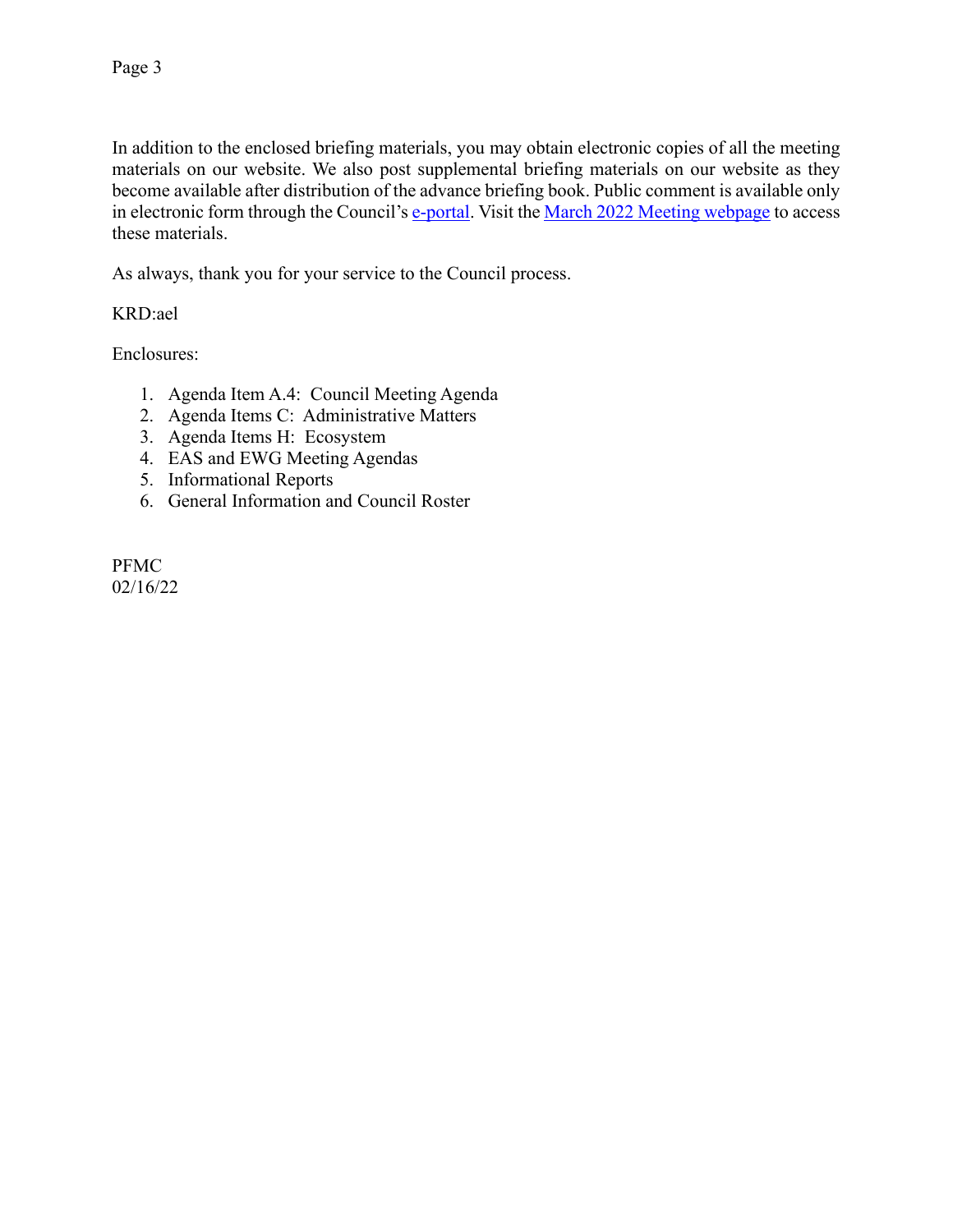

7700 NE Ambassador Place, Suite 101 Portland, OR 97220-1384 Phone 503-820-2280 | Toll free 866-806-7204 | Fax 503-820-2299 | www.pcouncil.org Marc Gorelnik, Chair | Merrick J. Burden, Executive Director

# **MEMORANDUM**

DATE: February 18, 2022

- TO: Groundfish Advisory Subpanel, Groundfish Management Team, and Groundfish Interested Persons
- FROM: Mr. Todd Phillips, Groundfish Staff Officer
- SUBJECT: March 2022 Council Meeting Materials

The Pacific Fishery Management Council (Council) will meet March 8-14 in San Jose, California. The Council is scheduled to consider several important groundfish agenda items and related matters of interest. The Groundfish Management Team (GMT) and the Groundfish Advisory Subpanel (GAP) will convene online meetings starting Tuesday, March 8, 2022, at 8:00 A.M. and adjourn on Saturday, March 12, 2022. All meetings are open to the public and at least one opportunity for public comment has been scheduled for each meeting day.

Instructions for how to connect to advisory body webinars will be posted on the Council's March 2022 [Meeting webpage](https://www.pcouncil.org/council_meeting/march-3-10-2020-council-meeting/) prior to the first day of the meeting. It is recommended that you use a computer headset to listen to the meeting, but you may use your telephone for the audio-only portion of the meeting. The audio portion may be attended using a telephone by following the connect to audio instructions on your screen, shown after joining the webinar. Please enter your full name (including your Agency acronym or represented seat, if appropriate) when prompted on the webinar entry screen. This additional information helps Council identify speakers in the webinar.

The briefing book materials attached to this memorandum provide detailed information for items on the Council's March 2022 agenda; however, the following agenda items, summarized below, may be of particular interest.

# **C.2 Marine Planning**

The Council is scheduled to receive updates from Bureau of Ocean Energy Management (BOEM) on recent developments regarding offshore wind energy sites and from National Oceanic and Atmospheric Administration (NOAA) on the identification of Aquaculture Opportunity Areas in California. A new [Marine Planning](https://www.pcouncil.org/marine-planning/) resource webpage is available on the Council website and provides information and updates regarding the process.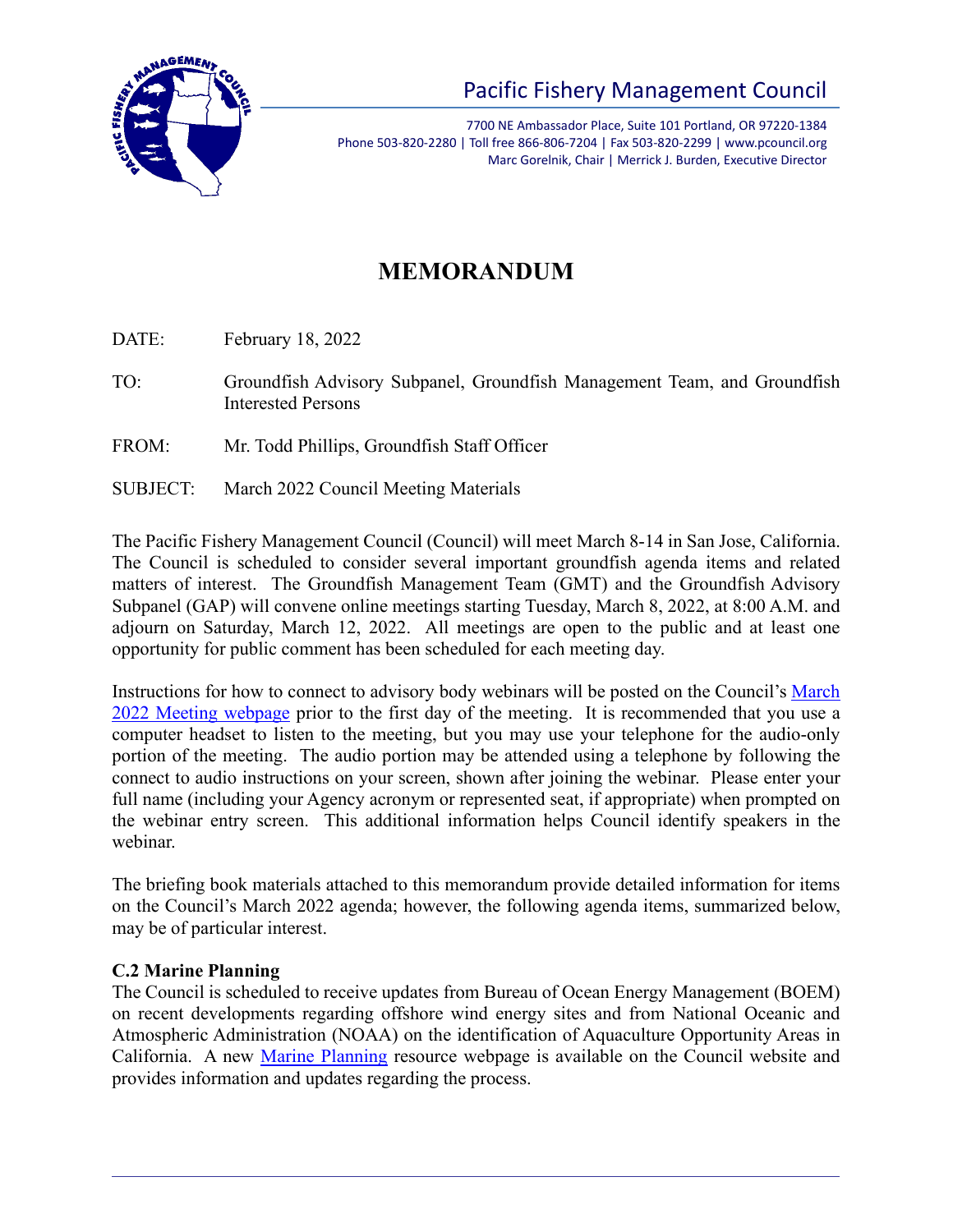# **F.2 Incidental Catch Recommendations: Options for Salmon Troll and Final Action on Recommendations for Fixed Gear Sablefish Fisheries**

The Council is scheduled to adopt final incidental harvest amounts of Pacific halibut recommendations in the salmon troll fishery and primary fixed gear fishery for sablefish north of Point Chehalis should remain consistent with those implemented in 2021 or be modified. This action is required to allow incidental harvest while assuring quotas are not exceeded.

# **E.2 Pacific Whiting Utilization – Final Action**

The Council is scheduled to adopt the Final Preferred Alternatives at this meeting. In September 2021, the Council adopted the following as Preliminary Preferred Alternatives: 1. Primary whiting season start date north of 40°30' N. lat: Change from May 15th to May 1; 2. Mothership Catcher Vessel (MSCV) Processor Obligation: Remove the MSCV processor obligation from regulation; 3. Mothership (MS) Processor Cap: Remove 45 percent processing cap and have no limit; and 4. MS/CP Permit Transfer: Allow a vessel to operate as an MS and CP in the same year without any permit transfer limit. The GMT and GAP are encouraged to provide their recommendations on Final Preferred Alternatives to the Council.

# **E.3 Stock Definitions**

Based on the results of the stock assessment, the Council also recommended quillback rockfish off California be removed from the northern and southern Nearshore Rockfish complexes and the stock be declared overfished. However, the National Marine Fisheries Service (NMFS) has not made an overfished declaration since quillback off California had not been previously identified as a stock or management unit in need of conservation and management (Agenda Item E.3.a, NMFS Report 1). The Council should consider whether quillback rockfish off California is a stock in need of conservation and management. The Council may consider initiating a Fishery Management Plan (FMP) amendment to define the stock boundaries of quillback rockfish and other stocks in the FMP that may benefit from increased specificity. The GMT and GAP are scheduled to review the matter and provide recommendations on ways forward.

# **E.4 Limited Entry Fixed Gear Catch Share Program Review**

The Council will determine whether the Limited Entry Fixed Gear (LEFG) Permit Stacking Permit review (Agenda Item E.4, Attachment 1) is ready to be adopted for public review and decide on the process for its finalization. The Council last discussed the [permit stacking program review](https://www.pcouncil.org/documents/2021/06/g-2-attachment-1-limited-entry-fixed-gear-review-outline-for-2021-including-updated-information-from-2014-review.pdf) at its June 2021 meeting. Additionally, the Council may consider adding draft research and/or data needs to the review. The Council may also discuss if new management measures relating to this review should be developed.

# **E.5 Fixed Gear Logbooks – Final Action**

NMFS provided a report in the advanced briefing book (Agenda Item E.5.a, NMFS Report 1, March 2022) that details items the Council may consider at this meeting. The Council is expected to make final recommendations to clarify the requirements for a logbook and provide additional guidance to NMFS regarding implementation. The GMT and GAP should consider this report and make recommendations to the Council, as appropriate.

# **E.6 Workload and New Management Measure Priorities**

This agenda item provides an annual opportunity for the Council to consider future groundfish workload and revise its priorities . Interested stakeholders should attend the relevant advisory body discussions, as well as the Council session, to present new management measure proposals for consideration. The GMT and the GAP may revise and/or update the existing list of proposed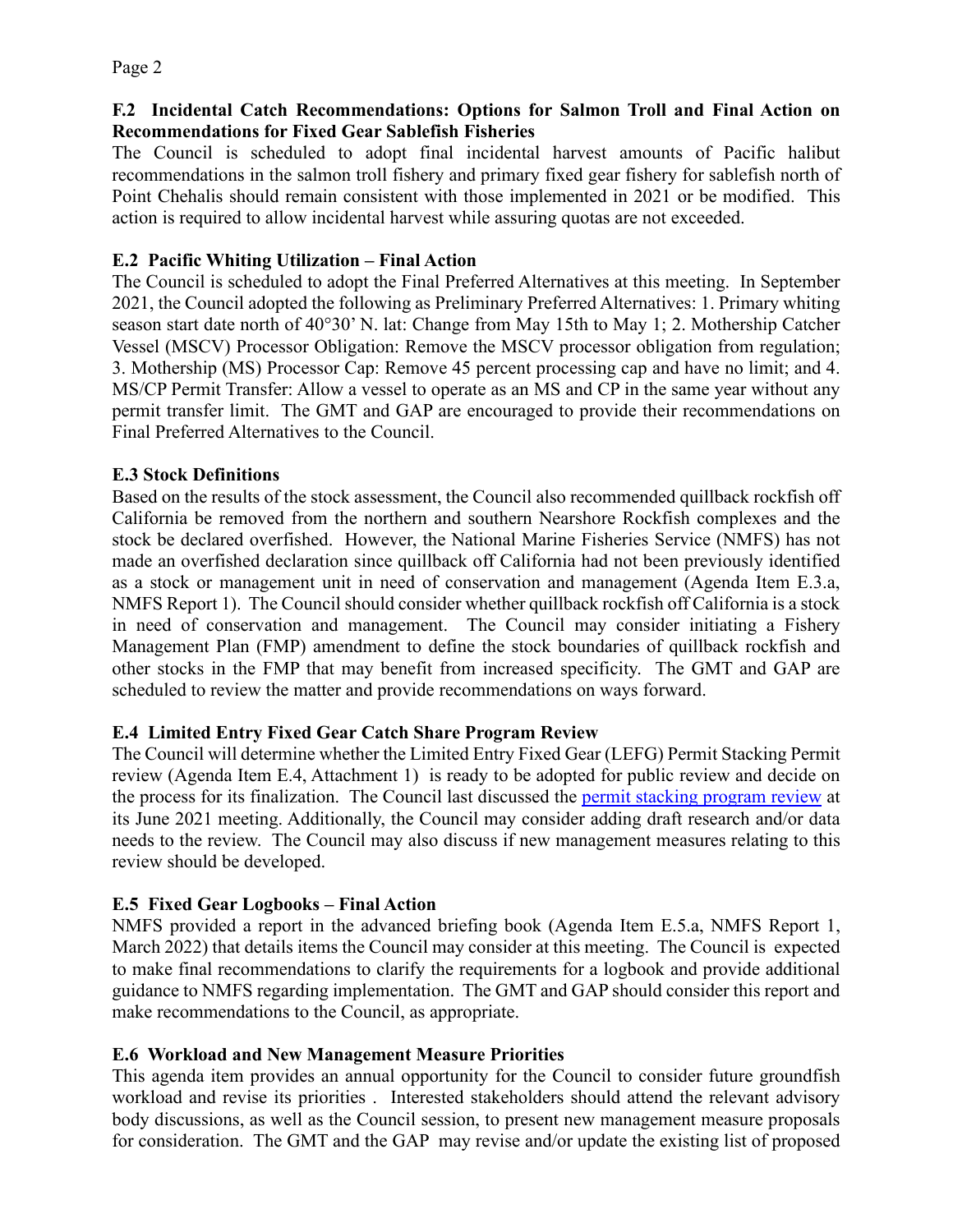management measures for groundfish fisheries. The Council may adopt the updated list for future development and prioritize management measures for development in light of existing commitments.

# **E.7 Inseason Adjustments – Final Action**

This agenda item will consider progress to date of the groundfish fisheries as well as routine inseason adjustments to the 2022 fisheries, as necessary, to achieve conservation objectives. It is expected the GMT will provide information related to 2021 fishery performance, including incidental salmon take in groundfish fisheries as well as mortality impacts of rebuilding groundfish species. Recommendations related to inseason adjustments may be made under this agenda item.

# **E.8 Initial Stock Assessment Plan and Terms of Reference**

The Council will adopt a preliminary list of stocks to be assessed in 2023 and 2025 which will serve to inform harvest specifications and management decisions for groundfish fisheries in 2025 and beyond. Additionally, the Council will consider Terms of Reference for the stock assessment process. The GMT, GAP, and stakeholders should consider providing input to the Council on the preliminary list of stocks, the type of assessments, and terms of reference.

#### **E.9 Update on 2022-2023 Harvest Specifications and Management Measures**

The Council is scheduled to receive a briefing from Council staff and the GMT on the 2023-2024 harvest specifications and management measure analyses. This agenda item provides the Council an opportunity to make recommendations to the GMT regarding their overwinter analytical work and related items. The GMT may provide additional information regarding harvest specifications and management measures uncovered during their overwinter work for the Council to consider regarding the 2023-2024 biennium.

# **H.1 Fishery Ecosystem Plan Five-Year Review – Final Action**

At this meeting the Council is expected to approve Fishery Ecosystem Plan (FEP) The Ecosystem Working Group (EWG) produced a final draft for Council review at the [November 2021](https://www.pcouncil.org/the-fishery-ecosystem-plan/) meeting, which integrated comments from the Council, advisory bodies, and the public. The EWG will host an "open house" on Wednesday, March 9 between 1:30 and 2:30 p.m. to discuss all ecosystem agenda items with advisory body members and stakeholders. Join via the EWG's webinar number.

# **H.2 2021-2022 California Current Ecosystem Status Report and Science Review Topics**

The California Current Integrated Ecosystem Assessment (CCIEA) Team has produced the 2021- 2022 California Current Ecosystem Status Report and appendices (Agenda Item H.2.a, CCIEA Team Report 1, March 2022). This annual report highlights trends in physical, biological, and socioeconomic components of the ecosystem – taking into account the effects of fisheries and other human activities.

# **H.3 Review of Fishery Ecosystem Plan Initiatives**

The Council will consider new initiatives at this meeting. The Council will also review progress on any active ecosystem initiatives and determine if any of the initiatives listed in [Ecosystem](https://www.pcouncil.org/documents/2017/03/fep_initiatives_appendix_post_03_17_final_170509.pdf) [Initiatives Appendix](https://www.pcouncil.org/documents/2017/03/fep_initiatives_appendix_post_03_17_final_170509.pdf) merit Council attention in the coming year. Under this agenda item the EWG submitted a report containing a revised draft of the Appendix presenting new candidate initiatives, revisions. Advisory Bodies are scheduled to review the Appendix and provide recommendations regarding any future initiatives.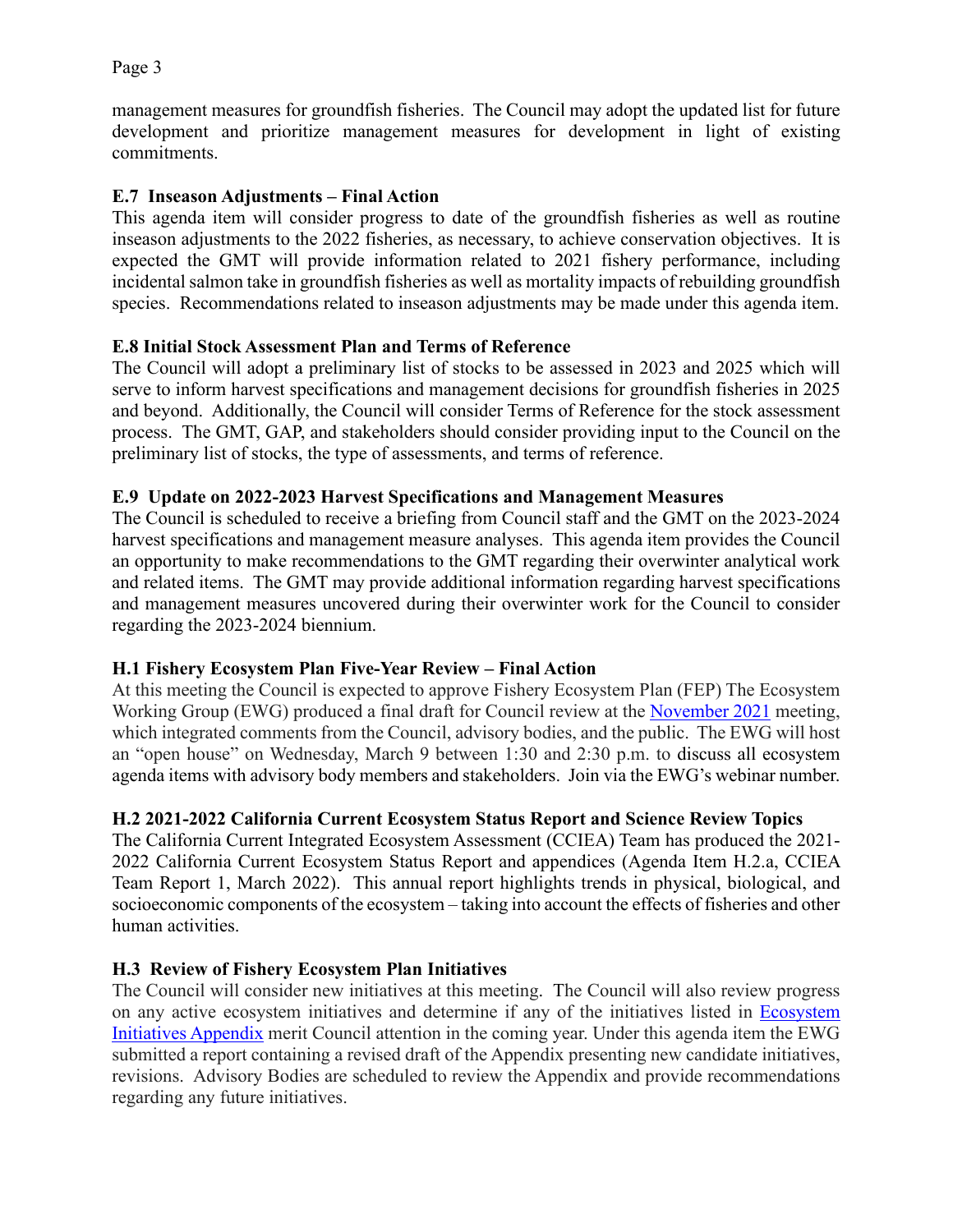#### **Other Items**

The following are additional pre-Council meeting briefings that may be of interest:

- The GMT will host its pre-March Council meeting [webinar](https://www.pcouncil.org/events/groundfish-management-team-to-hold-online-meeting-wednesday-february-23-2022/) on February 23, 2022 from 1:00 p.m. to 4:00 p.m.
- The Ad hoc Groundfish Electronic Monitoring Policy Advisory Committee and Technical Advisory Committee will hold a [webinar](https://www.pcouncil.org/events/ad-hoc-groundfish-electronic-monitoring-policy-advisory-committee-and-technical-advisory-committee-to-meet-february-23-2022/) from 9:00 a.m. to 12:00 p.m. on February 23 and a [work session](https://www.pcouncil.org/events/ad-hoc-marine-planning-committee-to-hold-online-work-session-friday-march-4-2022/) on Friday March 4 from 1:00 p.m. to 4:00 p.m.
- The Council will host an [informational session](https://www.pcouncil.org/events/all-advisory-body-informational-session/) for Advisory Body members on February 24, 2022, from 9:00 a.m. to 12:00 p.m. The purpose of the online meeting will be to orient new members and update returning members on various Council and Advisory Body practices and procedures. This will also be an opportunity to get to know the new Executive Director, Merrick Burden.
- CCIEA Team leads Drs. Chris Harvey and Toby Garfield will host a webinar briefing on the CCI Report on [March 2, 2022,](https://www.pcouncil.org/events/california-current-ecosystem-assessment-online-briefing-wednesday-march-2-2022/)

This mailing includes the enclosures listed below. Please review these briefing materials in advance to facilitate an efficient meeting week. Briefing materials for this meeting can be accessed from the March 2022 [Meeting briefing book webpage.](https://www.pcouncil.org/council_meeting/march-8-14-2022-council-meeting/)

Thank you for your commitment to the Council process and management of Pacific groundfish fisheries.

# TMP:rdd

Enclosures include:

- 1. Agenda Item A.4 Council Meeting Agenda
- 2. Agenda Item B.1 Open Comment Items
- 3. Agenda Item C.2 Marine Planning Update
- 4. Agenda Item E Groundfish Management
- 5. Agenda Item F Pacific Halibut
- 6. Agenda Item H Ecosystem
- 7. Enforcement Consultants Agenda
- 8. GAP Agenda
- 9. GMT Agenda
- 10. Scientific and Statistical Committee Agenda and Draft Minutes
- 11. Informational Reports
- 12. Council Roster

PFMC 2/16/22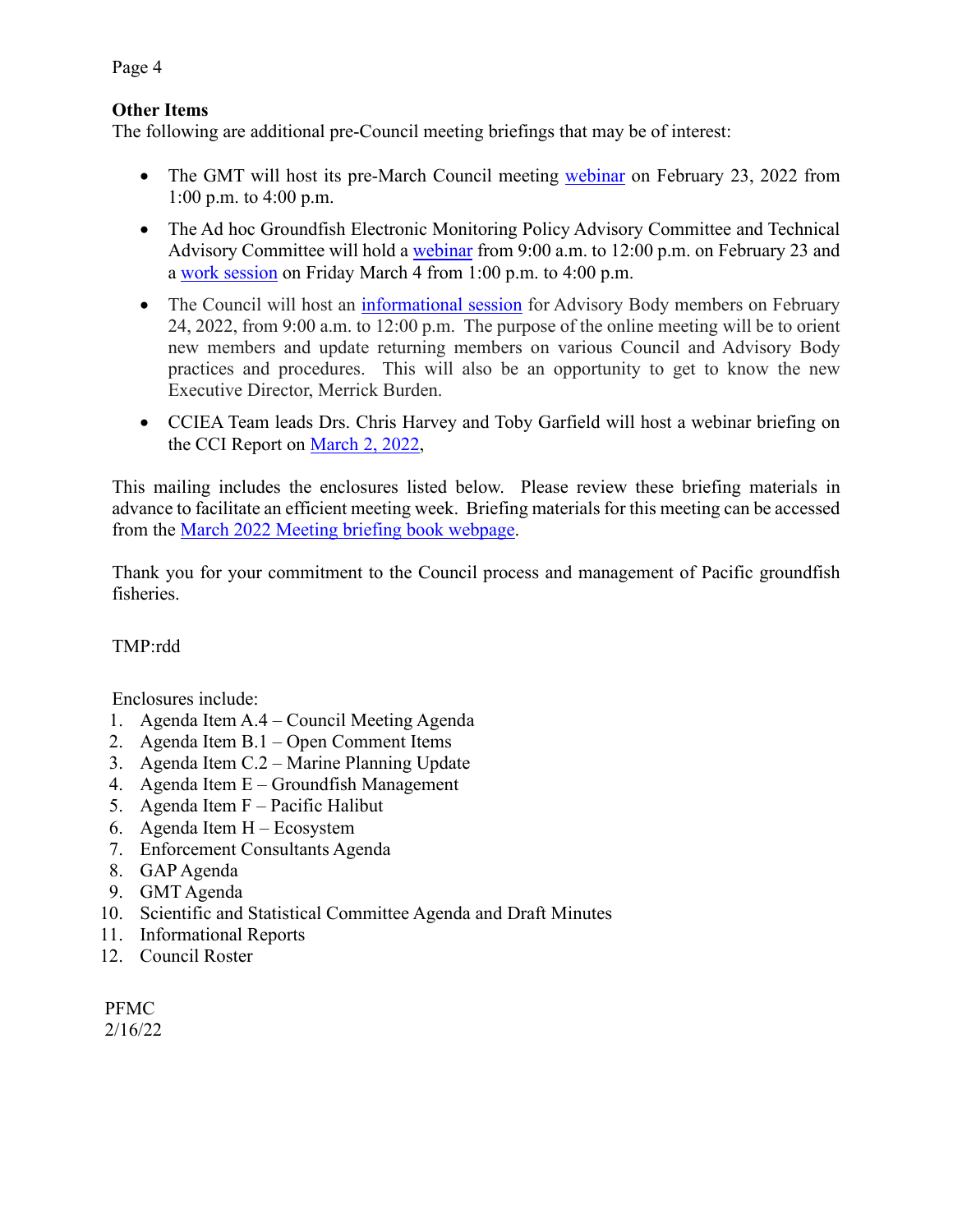

7700 NE Ambassador Place, Suite 101 Portland, OR 97220-1384 Phone 503-820-2280 | Toll free 866-806-7204 | Fax 503-820-2299 | www.pcouncil.org Marc Gorelnik, Chair | Merrick J. Burden, Executive Director

# **MEMORANDUM**

DATE: February 18, 2022

- TO: Highly Migratory Species Advisory Subpanel, Highly Migratory Species Management Team, and Interested Persons
- FROM: Dr. Kit Dahl, Staff Officer for Highly Migratory Species
- SUBJECT: March 2022 Council Meeting

The Pacific Fishery Management Council (Council) will meet March 8-14 in San Jose, California. The Highly Migratory Species Advisory Subpanel (HMSAS) and the Highly Migratory Species Management Team (HMSMT) will meet **online** Thursday through Saturday, March 10-12. HMS topics are on the Council agenda on Sunday, March 13. Instructions for how to connect to advisory body webinars will be posted on the Council's [March 2022 Meeting webpage](https://www.pcouncil.org/council_meeting/march-8-14-2022-council-meeting/) prior to the first day of the meeting. Upon entering the meeting, please modify your entry on the participant list to reflect your full identification (full name and affiliation). This additional information helps participants identify speakers in the webinar.

In advance of March meeting, the Council is hosting an informational session for Advisory Body members on Thursday, February 24, 2022, at 9 a.m. The purpose of the online meeting is to orient new members and update returning members on various Council and Advisory Body practices and procedures. This also will be an opportunity to get to know our new Executive Director, Merrick Burden. We will be covering a lot of ground with plans to wrap up by noon. Please plan to attend.

Summaries of two HMS topics and other items of interest on the Council agenda are listed below.

I.1 National Marine Fisheries Service Report

National Marine Fisheries Service (NMFS) will brief the Council on recent regulatory activities.

I.2 International Management Activities

Information will be presented on outcomes of the Western and Central Pacific Fisheries Commission (WCPFC) 18th Regular Session held November 29-December 7, 2021. NMFS will report on any upcoming regional fishery management organization meetings of interest to the Council between March and the June Council meeting. NMFS also will report on plans to hold stakeholder meetings on harvest strategies for North Pacific albacore and Pacific bluefin tuna in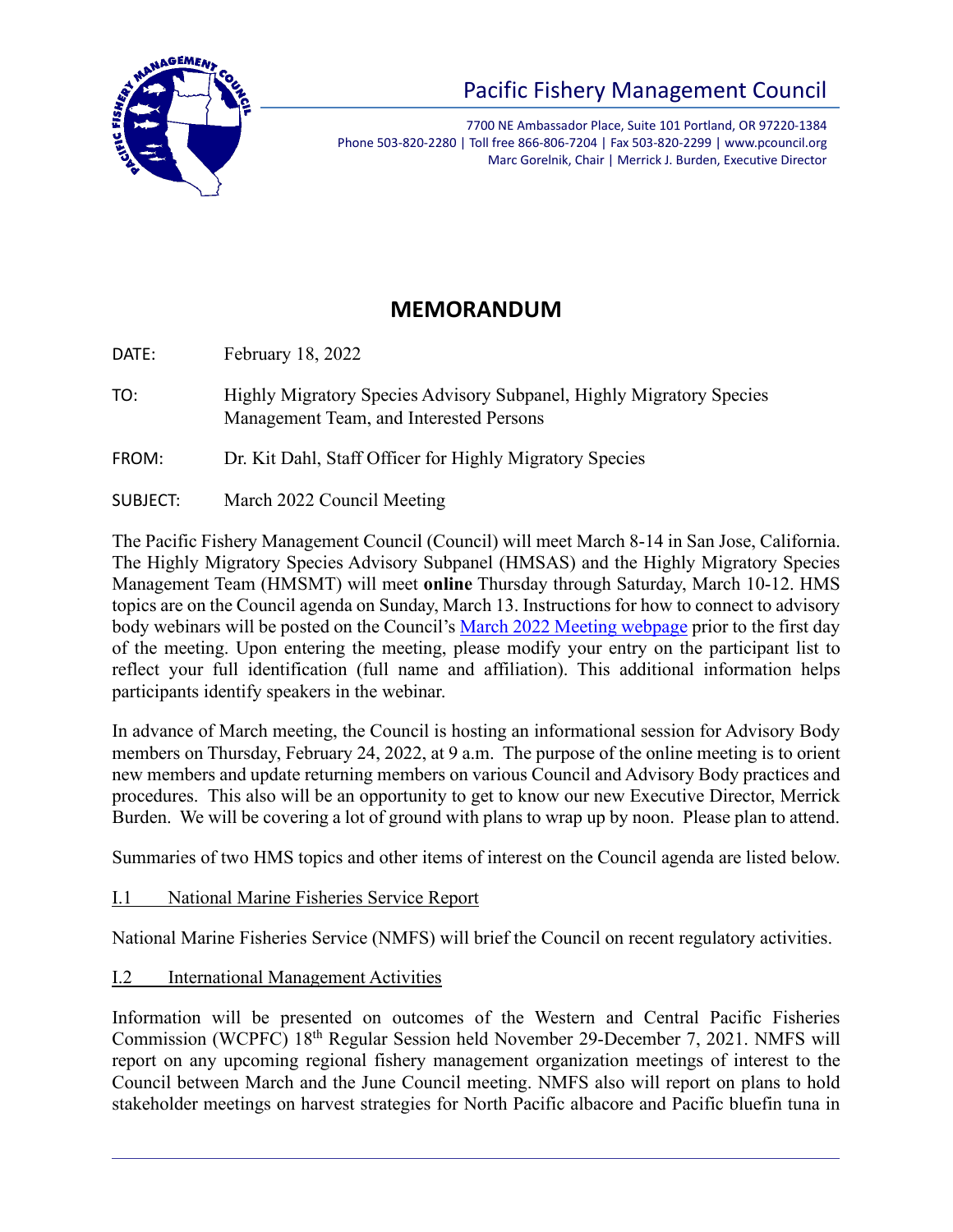April. The HMSMT will report on the development of a tool to help stakeholders make recommendations on harvest strategy elements for North Pacific albacore based on management strategy evaluation results.

# C.2 Marine Planning

The Council will consider marine planning issues under Agenda Item C.2. The Ad Hoc Marine Planning Committee (MPC) met on February 1 and will meet on March 4 to discuss marine planning topics of concern to the Council and will report on its deliberations. In addition, the MPC, in collaboration with the Habitat Committee, is submitting two policy documents on impacts of offshore development on fisheries and marine habitats. The Ad Hoc Ecosystem Workgroup (EWG) has also submitted a guidance document covering impacts of nonfishing activities in California Current Ecosystem under this agenda item. This guidance document was adapted from Chapter 5 in the Fishery Ecosystem Plan (which is removed from the current revised draft of the document, see below).

# H.1 Fishery Ecosystem Plan 5-Year Review – Final Action

A complete draft of the revised Fishery Ecosystem Plan (FEP) was provided for review in September 2021. Based on comments from the Council, advisory bodies, and the public, the EWG produced a final draft, which was [posted on the Council website](https://www.pcouncil.org/the-fishery-ecosystem-plan/) in November (and is also Attachment 1 in the briefing materials). At this meeting the Council is expected to approve the draft, taking into account comments from advisory bodies and the public. The HMSAS and HMSMT may wish to consider whether their previous comments on the document have been adequately addressed.

# H.2 2021-2022 California Current Ecosystem Status Report and Science Review Topics

The California Current Integrated Ecosystem Assessment (CCIEA) Team has produced the 2021- 2022 California Current Ecosystem Status Report and appendices. The Report presents information about the current status of the CCE in a succinct, straightforward format so that the Council may take into account ecosystem variability in its decisions. CCIEA Team leads Drs. Chris Harvey and Toby Garfield will provide an overview of the Report in a March 2 webinar. HMSAS and HMSMT members are encouraged to attend.

# H.3 Fishery Ecosystem Plan Initiatives

The FEP includes the **Ecosystem Initiatives Appendix**, which provides examples of how the Council could address ecosystem-related issues. Each year at the Council's March meeting, the Council and its advisory bodies will review progress on any active ecosystem initiatives and determine which of the initiatives listed in Ecosystem Initiatives Appendix, if any, merit Council attention in the coming year. Since the Council completed the Climate and Communities Initiative in 2021, it may consider taking up a new initiative at this meeting. The Council also may assess whether there are new initiatives that could be added to the Appendix. Under this agenda item the EWG submitted a report containing a revised draft of the Appendix presenting new candidate initiatives, revisions to some candidate initiatives currently in the Appendix, and the elimination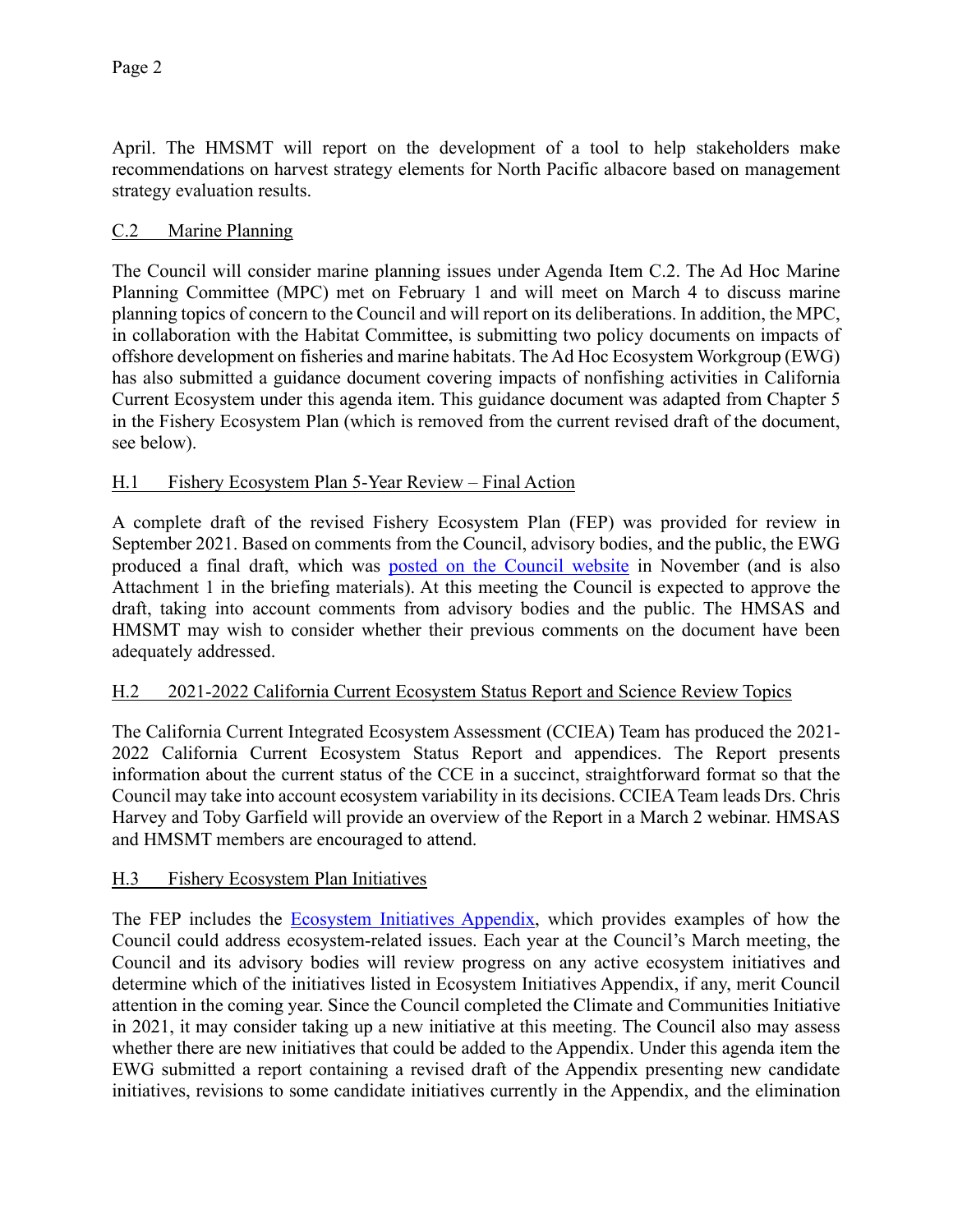of others. The HMSAS and HMSMT may wish to comment on the proposed revisions to the Appendix and recommend which initiative the Council should take up in the coming year.

In addition to the previous topics, you may wish to provide comments on scheduling HMS topics at future Council meetings under Agenda Item C.7, Future Council Meeting Agenda and Workload Planning.

In addition to the enclosed briefing materials, you may obtain electronic copies of all the meeting materials on our website. We also post supplemental briefing materials on our website as they become available after distribution of the advance briefing book. Public comment is available only in electronic form through the Council's [e-portal.](https://pfmc.psmfc.org/) Visit th[e March 2022 Meeting webpage](https://www.pcouncil.org/council_meeting/march-8-14-2022-council-meeting/) to access these materials.

As always, thank you for your service to the Council process.

# KRD:rdd

Enclosures:

- 1. Agenda Item A.4: Council Meeting Agenda
- 2. Agenda Items C: Administrative Matters
- 3. Agenda Item H: Ecosystem
- 4. Agenda Items I: Highly Migratory Species Management
- 5. HMSAS and HMSMT Meeting Agendas
- 6. Informational Reports
- 7. General Information and Council Roster

PFMC 02/16/22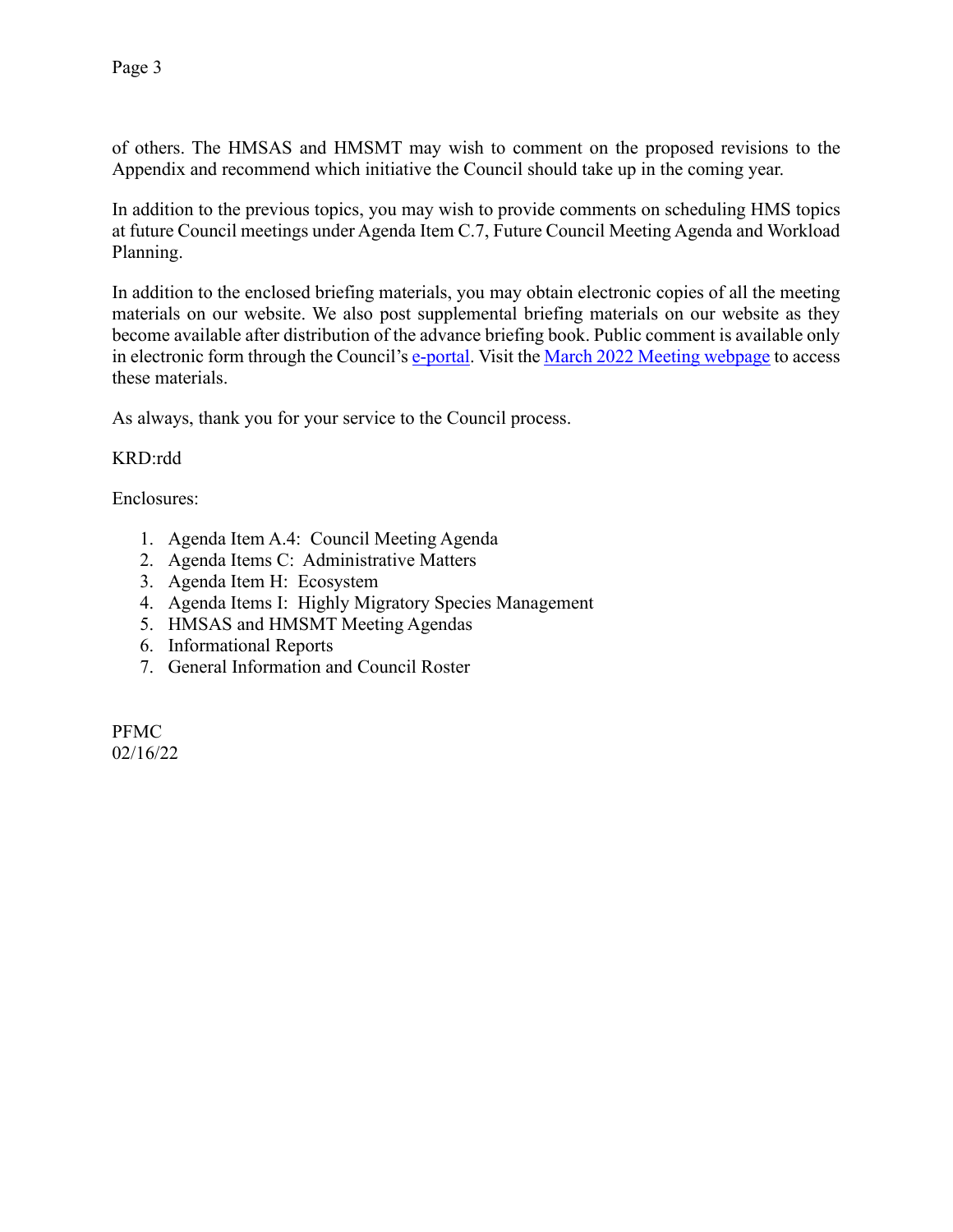

# Pacific Fishery Management Council

7700 NE Ambassador Place, Suite 101 Portland, OR 97220-1384 Phone 503-820-2280 | Toll free 866-806-7204 | Fax 503-820-2299 | www.pcouncil.org Marc Gorelnik, Chair | Merrick J. Burden, Executive Director

# **MEMORANDUM**

DATE: February 18, 2022

TO: Salmon Advisory Subpanel, Salmon Technical Team, and Interested Persons

FROM: Robin Ehlke, Staff Officer

SUBJECT: March Council Meeting

In conjunction with the March Pacific Fishery Management Council (Council) meeting, the Salmon Technical Team (STT) and the Salmon Advisory Subpanel (SAS) will meet at the Doubletree by Hilton in San Jose, California. The STT will meet in the San Jose room starting at 8 a.m. March 8 and continue through March 14; the SAS will meet in the Santa Clara room starting at 8 a.m. March 8 and continue through March 13. The Council will begin the salmon agenda on March 9 and continue through March 14. Other topics of interest on the Council agenda include habitat, ecosystem, and Pacific halibut. There are also a few online meetings scheduled prior to the start of the March Council meetings to be aware of.

The Council is hosting an informational session for Advisory Body members on Thursday, February 24, 2022, from 9 a.m. to 12:00 p.m. Pacific Standard Time. The purpose of the online meeting will be to orient new members and update returning members on various Council and Advisory Body practices and procedures. This will also be an opportunity to get to know our new Executive Director, Merrick Burden. We will be covering a lot of ground, so please plan to attend. Meeting details are be posted on the Council website.

An online briefing will be held Wednesday March 2, 2022, from 1 p.m. to 3 p.m. Pacific Standard Time. Drs. Chris Harvey and Toby Garfield of National Marine Fisheries Service (NMFS) will provide a briefing on the 2022 California Current Integrated Ecosystem Assessment (CCIEA) Ecosystem Status Report to interested Pacific Fishery Management Council (Pacific Council) members, advisory body members, and the public. A presentation will be given followed by discussion. [Meeting details](https://www.pcouncil.org/events/california-current-ecosystem-assessment-online-briefing-wednesday-march-2-2022/) are posted on the Council website. The CCIEA topic will be discussed by the Council under Agenda Item H.2 Scheduled for Sunday March 13.

The Marine Planning Committee is holding an online work session on March 4 to discuss the next steps in the authorization process for commercial offshore wind energy leasing, including a description of proposed offshore wind (OSW) planning Call Area(s) off the Oregon Coast and to solicit public comment. This meeting will include representatives from the Bureau of Ocean Energy Management (BOEM), who will provide a presentation on the proposed Call Area(s), followed by discussion with the MPC and meeting participants. The meeting is open to all interested parties with a primary audience focus of fishery sector participants and stakeholders that operate in Oregon, particularly in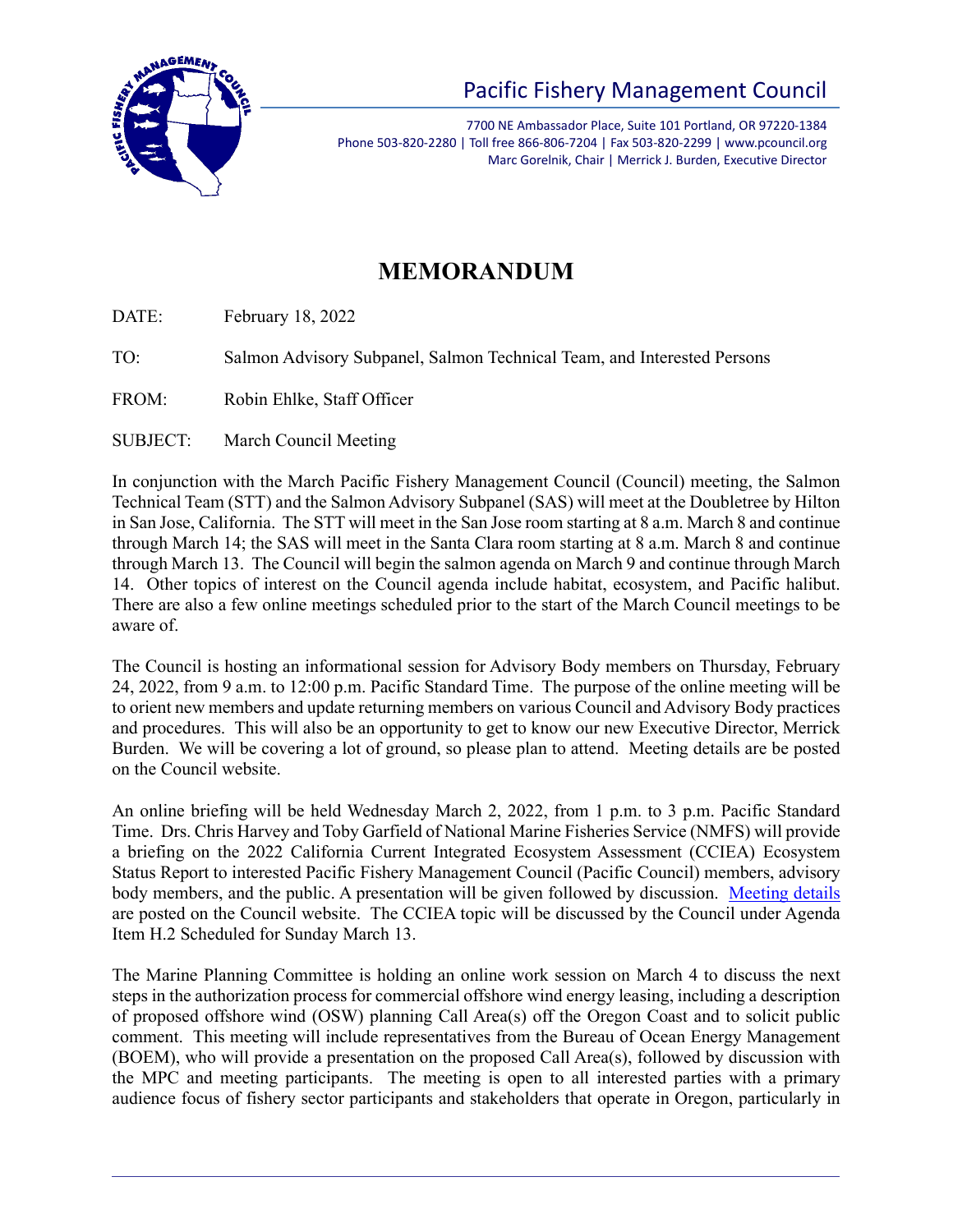the Oregon offshore wind planning area. [Meeting details](https://www.pcouncil.org/events/ad-hoc-marine-planning-committee-to-hold-online-work-session-friday-march-4-2022/) are be posted on the Council website. The Marine Planning topic will be discussed by the Council under Agenda Item C.2. scheduled for Friday March 11.

The Salmon agenda item (Agenda Item D) will begin on March 9 with two topics for discussion. The first is a briefing from National Marine Fisheries Service (NMFS) to the Council on salmon-related topics and a report from the Science Centers on current research (Agenda Item D.1). Next, the Council will be briefed by the STT on the *Review of 2021 Ocean Salmon Fisheries* and *Preseason Report I: Stock Abundance Analysis for 2022 Ocean Salmon Fisheries* (Agenda Item D.2). The *Review of 2021 Ocean Salmon Fisheries* is scheduled to be posted on the Council website by February 15. The *Preseason Report 1* is being compiled by the STT the week of February 22 and should be posted to the Council website by March 4.

The main salmon issue before the Council will be developing alternatives for modeling 2022 ocean fisheries. On March 10, the SAS will present the Council with recommendations for three alternatives (Agenda Item D.3). SAS representatives should review the *Guidance for Alternative Development and Assessment* (Agenda Item D.3, Attachment 1) and clearly identify their fishery priorities and engage in negotiations as necessary to resolve conflicts among fishery sectors and areas to arrive at cohesive and coordinated options. This Agenda Item is on the Council floor first thing on Thursday, March 10, so best practice would be to finalize the SAS report by mid-day on Wednesday March 9 so that it can be processed and posted by the Secretariat prior to close of business.

After the SAS provides the preliminary 2022 management alternatives, the STT will then collate and analyze the alternatives as directed by the Council. The STT results will first be presented under Agenda Item D.4 on Friday, March 11. Working throughout the week the SAS, STT, and Council will refine the alternatives (Agenda Items D.5 and D.6), which are scheduled to be adopted for public review on Monday, March 14 (Agenda Item E.7). The Council will adopt the hearing officers for the three public salmon hearings scheduled for late March under Agenda Item D.8.

The Pacific halibut agenda items (Agenda Item F) are covered on Wednesday March 9. The Council will hear reports on the International Pacific Halibut Commission (IPHC) annual meeting (Agenda Item F.1). Under Agenda Item F.2, the Council will consider incidental halibut retention limits in salmon troll and fixed gear sablefish fisheries. The SAS should be prepared to offer recommendations regarding alternatives for halibut retention in salmon troll fisheries that begin May 16, 2022 and for the 2023 season occurring prior to May 16. In addition, the SAS should be prepared to offer recommendations for any inseason adjustments to the halibut retention regulations for the 2022 season occurring prior to May 16. The Council will adopt for public review the incidental halibut retention alternatives in the commercial salmon fisheries and include them in the 2022 management alternatives package (Agenda Item D.7).

Habitat issues (Agenda Item D.1) will be discussed on Thursday March 10. The Habitat committee is meeting on Tuesday March 8 so please check their agenda for any salmon related items of interest. The Conservation representative from the SAS may want to attend to gather information and relay to the SAS.

On Friday March 11 and Sunday March 13, ecosystem topics will be on the Council agenda. On March 11 the Council will discuss the final draft of the 5-year review of the Fishery Ecosystem Plan (Agenda Item H.1). The Council reviewed a revised FEP in September 2021, and a [final draft](https://www.pcouncil.org/the-fishery-ecosystem-plan/) is posted on the Council website. On March 13, the Council will discuss the CCIEA (Agenda Item H.2) and cover the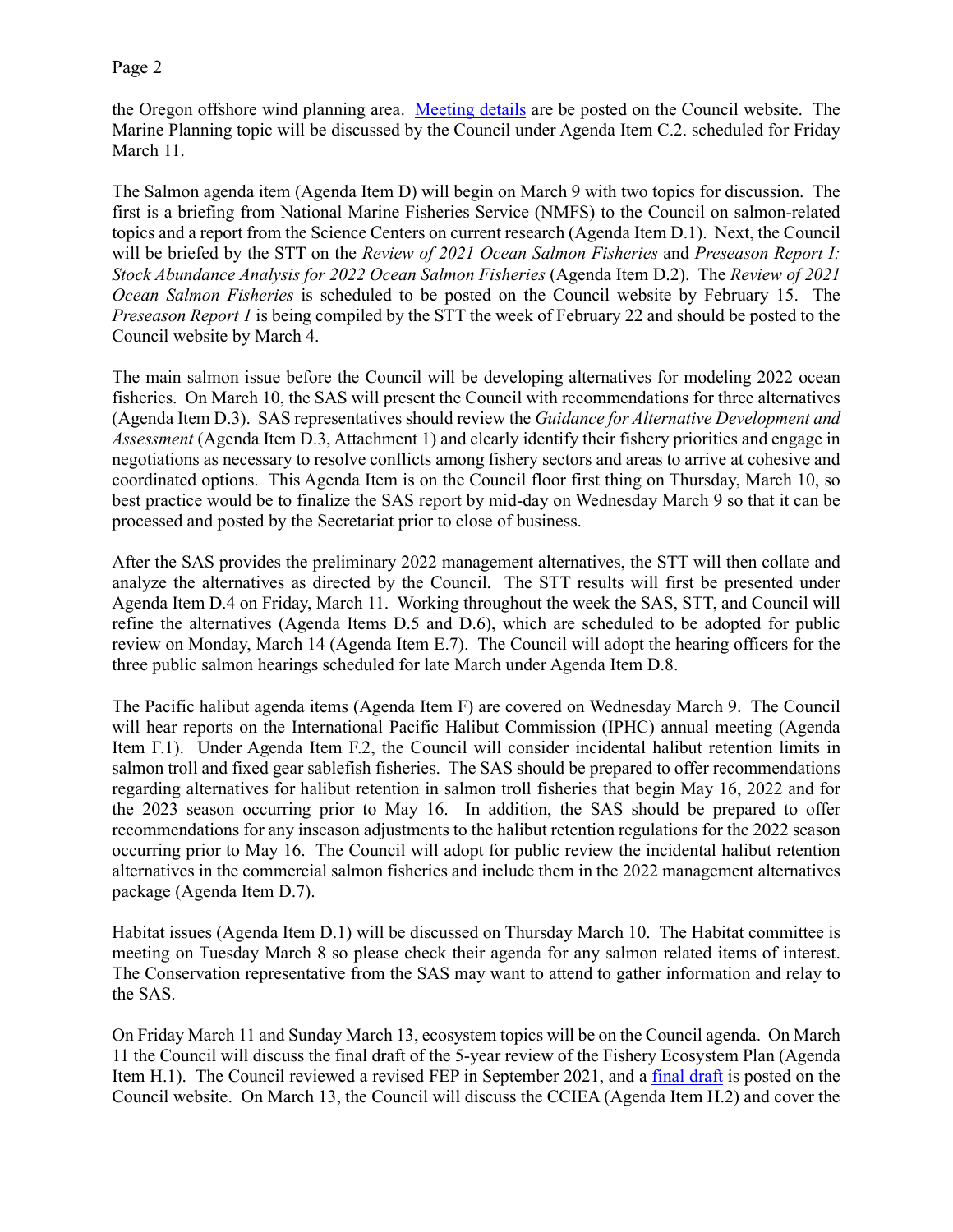information provided in [the CCIEA 2021 Report.](https://www.pcouncil.org/documents/2021/02/i-1-a-iea-team-report-1.pdf/) Also on March 13, the Council will discuss the Fishery Ecosystem Plan Initiatives (Agenda Item H.3), which provide examples of how the Council could address ecosystem-related issues. Please take the time to read the material on these three ecosystem topics so everyone is prepared for a discussion and ready to draft a statement if desired.

Legislative Matters are covered under Agenda Item C.4 on Sunday, March 13. The Council will discuss membership appointments and Council Operating Procedures (Agenda Item C.6) and consider future Council meeting agendas and workload planning (Agenda Item C.7) on Monday March 14.

Please take the necessary time needed to review and familiarize yourself with briefing materials thoroughly before the meeting. If you have any questions, please feel free to contact me.

Thank you for your assistance in the Council's salmon management process.

RDE:rdd

Enclosures:

- 1. Agenda Item A.4 Council Agenda
- 2. Agenda Items C,2, C.6, C.7 Council Administrative Matters
- 3. Agenda Items D.1 through D.8 Salmon Management
- 4. Agenda Items F.1 F.2 Pacific Halibut Management
- 5. Agenda Item G.1 Habitat Issues
- 6. Agenda Items H.1 H.3 Ecosystem Management
- 7. Informational Reports
- 8. Proposed SAS Agenda
- 9. Proposed STT Agenda
- 10. Proposed SSC Agenda
- 11. Proposed Habitat Committee Agenda
- 12. Council Roster
- 13. Hotel information

PFMC 02/16/22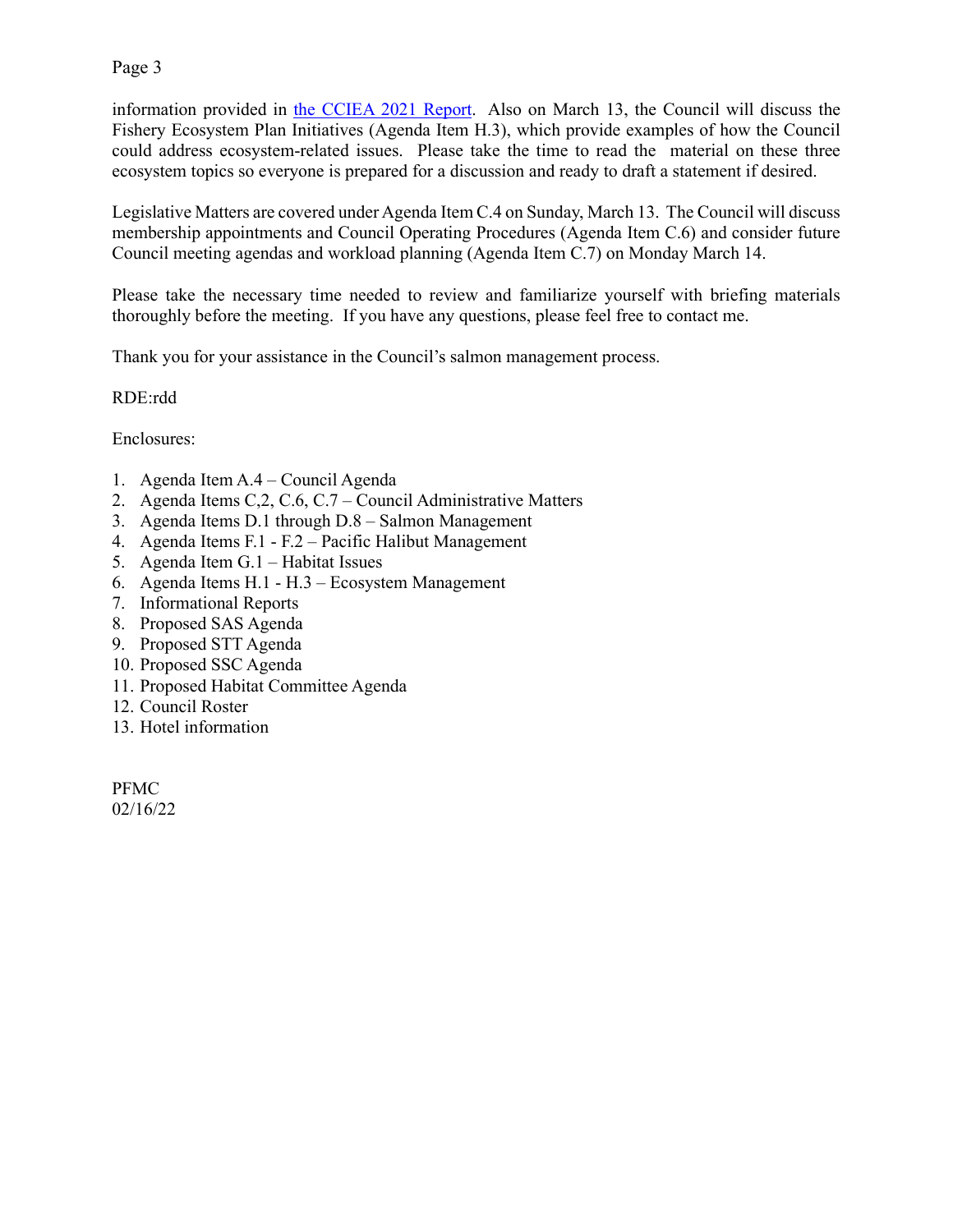

# Pacific Fishery Management Council

7700 NE Ambassador Place, Suite 101 Portland, OR 97220-1384 Phone 503-820-2280 | Toll free 866-806-7204 | Fax 503-820-2299 | www.pcouncil.org Marc Gorelnik, Chair | Merrick J. Burden, Executive Director

# **MEMORANDUM**

DATE: February 18, 2022

TO: Scientific and Statistical Committee

FROM: John DeVore, Staff Officer

SUBJECT: March 2022 Council Meeting Materials

The Pacific Fishery Management Council (Council) will meet March 8-14 in San Jose, California. The Scientific and Statistical Committee (SSC) will meet **online** on Tuesday, March 8 and Wednesday, March 9, starting at 8 a.m. each day. Your meeting materials are enclosed.

Instructions for how to connect to Council and Advisory Body meetings will be posted on the Council's March 2022 Meeting webpage prior to the first day of the meeting. Upon entering the meeting, please modify your entry on the participant list to reflect your full identification (full name and affiliation). This additional information helps participants identify speakers in the webinar. It is recommended that you use a computer headset to listen to the meeting, but you may use your telephone for the audio-only portion of the meeting.

# Council Administrative Matters

All members of Council advisory bodies are encouraged to attend a webinar on February 24 from 9 a.m. to noon, to orient new members and update returning members on various Council and advisory body practices and procedures. This informational session will also afford the opportunity to meet and get to know the Council's new Executive Director, Merrick Burden.

The SSC will review the nomination of Dr. Matthew Reimer, University of California at Davis, and Dr. Lauren Drakopulos, post-doctoral fellow at Cornell University, for two of the vacant SSC seats. The SSC will review the nomination of Ms. Lisa Hillier, Washington Department of Fish and Wildlife (WDFW), for the WDFW seat on the Coastal Pelagic Species Management Team (CPSMT) vacated by Ms. Lorna Wargo, as well as the nomination of Ms. Wargo for the WDFW seat on the Groundfish Management Team (GMT) vacated Ms. Erica Wayland. The SSC will also review the nomination of Ms. Emily Shallow, Oregon Department of Fish and Wildlife (ODFW), for the ODFW seat on the Salmon Technical Team (STT) vacated by Mr. Craig Foster.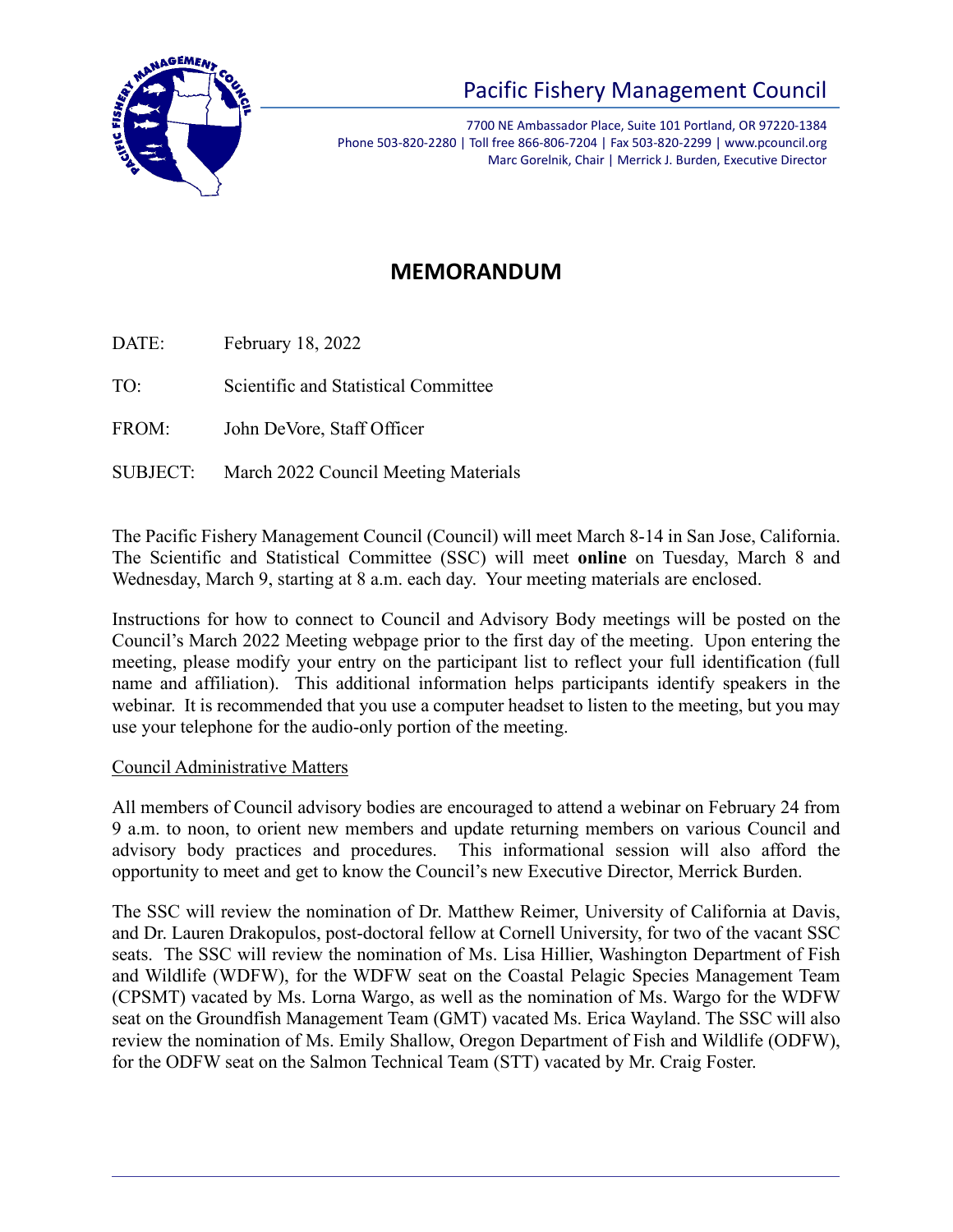The SSC will discuss future workload planning matters and will report to the Council on their plans under Agenda Item C.7.

#### Salmon Management

The SSC will review the 2021 Fisheries and Summary of 2022 Stock Abundance Forecasts and recommend to the Council under Agenda Item D.2 whether this report is the best scientific information available and can be used in modeling 2022 ocean salmon fisheries, specifying acceptable biological catches, and setting annual catch limits. Note that the advanced version of the salmon review and stock abundance forecasts is a draft that will be updated shortly before the SSC convenes.

#### Groundfish Management

The SSC will review a NMFS recommendation on defining stocks in the fishery management plan (FMP) to determine status and for purposes of fisheries management and will report their recommendations to the Council under Agenda Item E.3.

The SSC will review a draft of the limited entry fixed gear fishery review document prepared by Council staff in consideration of new management strategies to increase efficiency and profits in that fishery. Specifically, the SSC will report whether their recommendations on the review document provided in their [June 2021 report](https://www.pcouncil.org/documents/2021/06/g-2-a-supplemental-ssc-report-1-2.pdf/) have been addressed and if the document is ready for public review. The SSC is also encouraged to further discuss research and data needs to add further insight into the limited entry fixed gear primary sablefish fishery. The SSC will provide their comments on the review under Agenda Item E.4.

The Council is scheduled to take initial action at this meeting on proposed groundfish stock assessment priorities for the 2023 and 2025 assessment cycles. The SSC will receive a presentation from Drs. Jim Hastie and Chantel Wetzel on criteria and a process to decide future stock assessment priorities. The SSC will recommend their priorities for groundfish stock assessments, as well as changes to the three Terms of Reference that guide the process of conducting and reviewing assessments, rebuilding analyses, and proposed assessment methodologies under agenda item E.8.

#### Ecosystem Management

The SSC will review the California Current Integrated Ecosystem Assessment State of the California Current report and provide their recommendations to the Council on the use and future content of this report. The SSC will also review a list of proposed topics for review by the SSC Ecosystem Subcommittee and identify priority topics for discussion next September. The SSC will provide their comments and recommendations under Agenda Item H.2.

The Council will consider proposed revisions to Fishery Ecosystem Plan (FEP) Appendix A and will determine whether to begin work on an initiative in the coming year including process and schedule. Additionally, the Council will identify any other new activities flowing from the Climate and Communities Initiative. The SSC will provide their comments and recommendations on FEP initiatives under Agenda Item H.3.